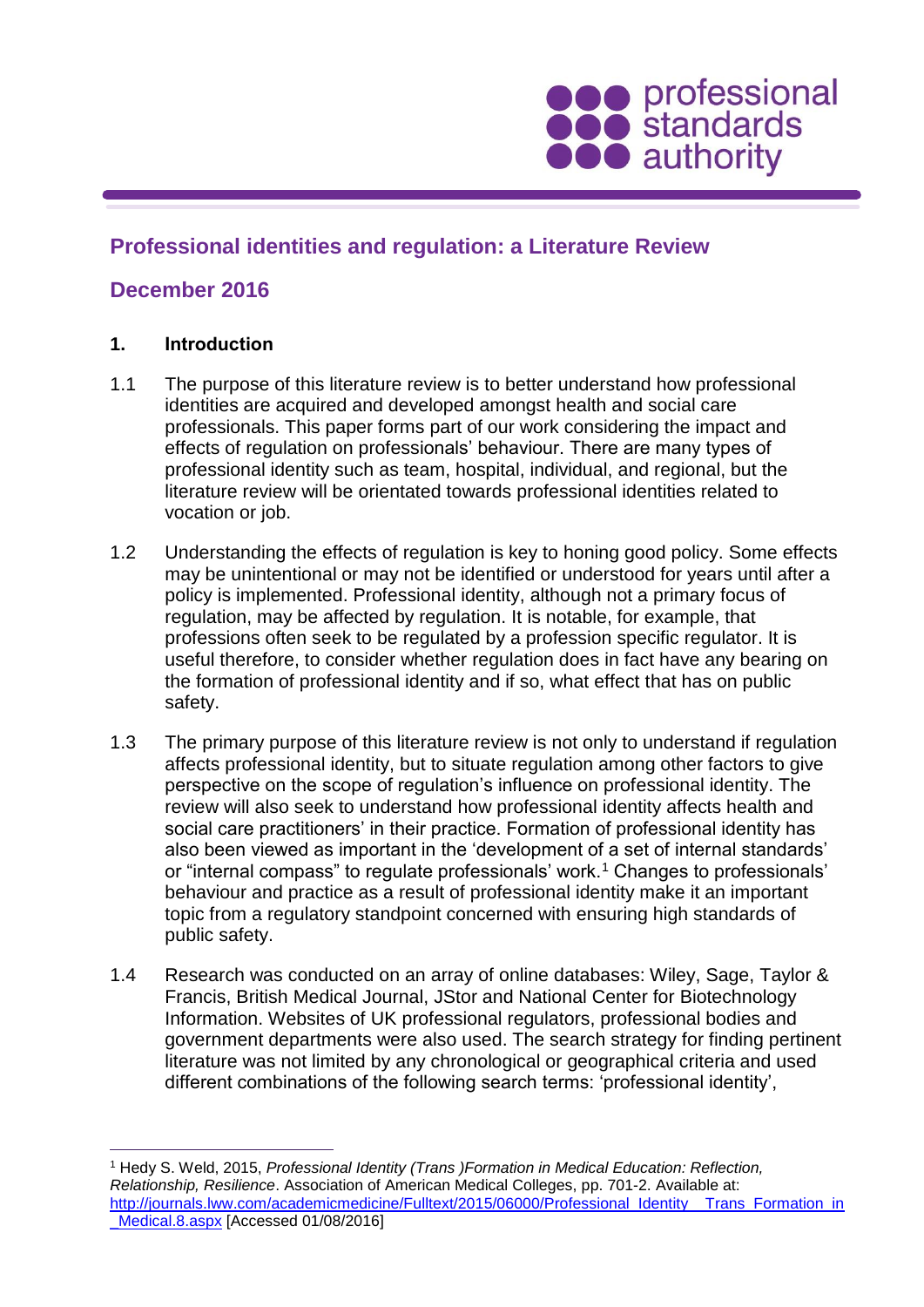'identity', 'formation', 'development' , 'quality of care', 'patient safety', 'regulation', 'health', 'social care' and 'role'.

1.5 Much of the health and social care professional identity literature is orientated towards doctors and nurses, hence this paper features many examples from medical and nursing fields. However, there is a lack of literature on regulation's role in professional identity – much of the information in the regulation section of this paper has been pieced together from grey literature, such as consultations, government papers, and think-tank reports, as well as academic research.

# **2. Defining professional identity**

 $\overline{a}$ 

- 2.1 A good starting point for understanding professional identity is to understand what identity is: Epstein views identity as a 'person's interests, roles, attitudes and value orientations, which need to be integrated and which change in their degree of importance, depending on context and importance'.<sup>2</sup> Gignac looks more towards Oyserman, Elmore and Smith by emphasising the importance of difference in identity construction: 'identity can be defined as the way individuals build and maintain a sense of themselves as distinct from others in their social environment'.<sup>3</sup> It seems that professional identity can be one of many 'societal identities an individual holds'. <sup>4</sup> Societal identities can be garnered through 'affiliations with organizations, leisure activities, occupations, culture or ethnicity'.<sup>5</sup>
- 2.2 To understand professional identity, Schein's definition is particularly useful. It is summed up by Ibarra as the 'relatively stable and enduring constellation of attributes, values, motives, and experiences in terms of which people define themselves in a professional role'.<sup>6</sup> Professional identity can be viewed as important in organisations comprising diverse expertise. Ashforth, Harrison and Corley's literature review of identity in organisations posits that there is an 'essential human desire to expand the self-concept to include connections with others and to feel a sense of belonging with a larger group'.<sup>7</sup>

[http://web.mit.edu/curhan/www/docs/Articles/15341\\_Readings/Self](http://web.mit.edu/curhan/www/docs/Articles/15341_Readings/Self-presentation_Impression_Formation/Ibarra_1999_Provisional_selves.pdf)[presentation\\_Impression\\_Formation/Ibarra\\_1999\\_Provisional\\_selves.pdf](http://web.mit.edu/curhan/www/docs/Articles/15341_Readings/Self-presentation_Impression_Formation/Ibarra_1999_Provisional_selves.pdf) [Accessed 01/08/2016] <sup>7</sup> Blake E. Ashforth, Spencer H. Harrison and Kevin G. Corley, 2008, *Identification in Organizations: An* 

<sup>2</sup> Mário Franco and Paulo Tavares, 2013, *Leadership in Health Services: The influence of professional identity on the process of nurses' training: an empirical study*, pg. 120. Available at: <http://www.emeraldinsight.com/doi/abs/10.1108/17511871311319713> [Accessed 01/08/2016]

<sup>3</sup> Kate Gignac, 2015, *Counsellors negotiating professional identity in the midst of exogenous change: a case study*, University of Ottawa, pg. 13. Available at:

[https://www.ruor.uottawa.ca/bitstream/10393/33154/1/Gignac\\_Kate\\_2015\\_thesis.pdf](https://www.ruor.uottawa.ca/bitstream/10393/33154/1/Gignac_Kate_2015_thesis.pdf) [Accessed 28/07/2016]

<sup>4</sup> Mário Franco and Paulo Tavares, 2013, *Leadership in Health Services: The influence of professional identity on the process of nurses' training: an empirical study*, pg. 120 Available at: <http://www.emeraldinsight.com/doi/abs/10.1108/17511871311319713>

<sup>5</sup> Kate Gignac, 2015, *Counsellors negotiating professional identity in the midst of exogenous change: a case study*, University of Ottawa, pg. 13. Available at:

[https://www.ruor.uottawa.ca/bitstream/10393/33154/1/Gignac\\_Kate\\_2015\\_thesis.pdf](https://www.ruor.uottawa.ca/bitstream/10393/33154/1/Gignac_Kate_2015_thesis.pdf) [Accessed 28/07/2016]

<sup>6</sup> Herminia Ibarra, 1999, *Provisional Selves: Experimenting with Image and Identity in Professional Adaptation, Administrative Science Quarterly*, pp.764-5. Available at:

*Examination of Four Fundamental Questions*, p.334. Available at: [http://leeds](http://leeds-faculty.colorado.edu/dahe7472/Journal%20of%20Management-2008-Ashforth-325-74.pdf)[faculty.colorado.edu/dahe7472/Journal%20of%20Management-2008-Ashforth-325-74.pdf](http://leeds-faculty.colorado.edu/dahe7472/Journal%20of%20Management-2008-Ashforth-325-74.pdf) [Accessed 01/08/2016]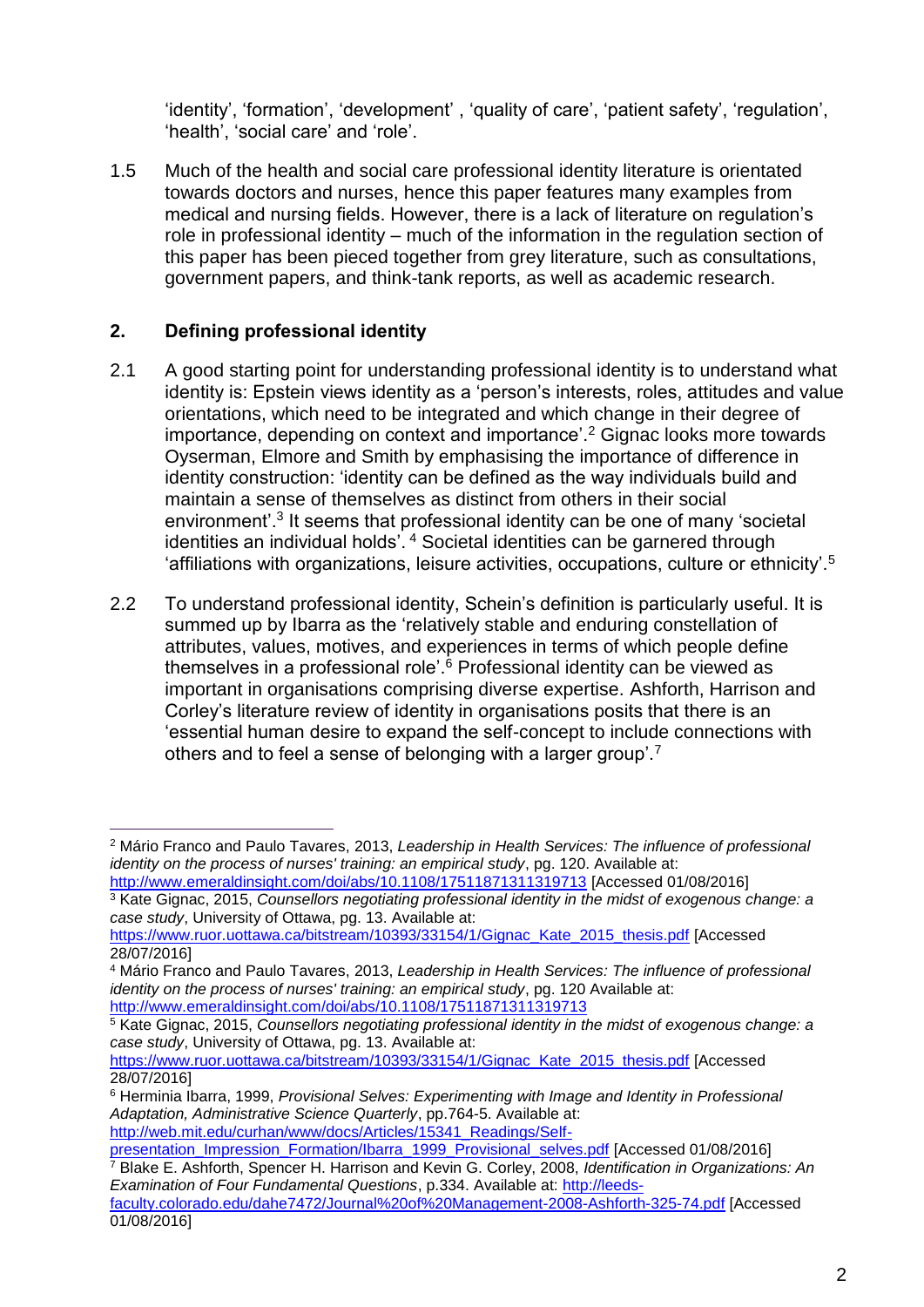- 2.3 It is important to distinguish between professionalism and professional identity as there is a lot of overlapping literature. Using medicine as an example, Wilson et al. astutely explain professional identity as 'how an individual conceives of him- or herself as a doctor, whereas professionalism involves being and displaying the behaviour of a professional'.<sup>8</sup>
- 2.4 Identities can be varied, and multiple ones can be held by a professional at any one time. Elvey et al. have found that the pharmacy profession can have up to nine professional identities, ranging from 'the medicines adviser' to 'the business person'. The study showed professionals do not have one single identity, pharmacists will usually have more than one overlapping identity, though often there is a dominant identity.<sup>9</sup>

### **3. How does professional identity affect the practice of health and social care?**

- 3.1 There are indications that professional identity can have a broadly positive influence on the practice of healthcare. Linking identity to nursing self-esteem, Fagermoen believed professional identity to be the values and beliefs held by the nurse that guide his/her thinking, actions and interactions with the patient".<sup>10</sup> Relatedly, if a professional is able to identify what is distinct about their profession (their professional identity), then there is a chance they will value their profession more. This is the viewpoint of Elvey et al who reason that 'unpacking what makes pharmacists distinct from other healthcare professionals, could perhaps help pharmacists, and others, value their profession'.<sup>11</sup> Meanwhile, Wilson et al. look towards Monrouxe in identifying that professional identity acts as a tool enabling professionals to "both ethically and practically... practise with confidence", and that without professional identity it is 'hard to be successful'.<sup>12</sup>
- 3.2 A lack of professional identity has been linked to poor retention in some professions. Madsen et al. note that a 'fragile or negative sense of professional identity' has been postulated as a reason for the exodus of American and Australian nurses in their first year of practice; they also note that research has found Registered Nurses with strong professional identity are more likely 'to display self-efficacy and be resilient to role pressures and demands'.<sup>13</sup> This belief

<sup>8</sup> Ian Wilson, Leanne S. Cowin, Maree Johnson and Helen Young, 2013, *Professional Identity in Medical Students: Pedagogical Challenges to Medical Education, Teaching and Learning in Medicine*, p. 370. Available at:<http://www.tandfonline.com/doi/pdf/10.1080/10401334.2013.827968> [Accessed 01/08/2016] <sup>9</sup> Rebecca Elvey, Karen Hassell and Jason Hall, 2013, *Who do you think you are? Pharmacists' perceptions of their professional identity*, International Journal of Pharmacy Practice, p.329. Available at: [http://web.b.ebscohost.com/ehost/pdfviewer/pdfviewer?sid=ff4c08f4-df52-4c2c-8363-](http://web.b.ebscohost.com/ehost/pdfviewer/pdfviewer?sid=ff4c08f4-df52-4c2c-8363-9eb085112edd%40sessionmgr106&vid=1&hid=116)

[<sup>9</sup>eb085112edd%40sessionmgr106&vid=1&hid=116](http://web.b.ebscohost.com/ehost/pdfviewer/pdfviewer?sid=ff4c08f4-df52-4c2c-8363-9eb085112edd%40sessionmgr106&vid=1&hid=116) [Accessed 01/08/2016]

<sup>10</sup> Kate Shaw and Stephen Timmons, 2010, *Exploring how nursing uniforms influence self image and professional identity*, *Nursing Times* [Online]. Available at: [http://www.nursingtimes.net/roles/nurse](http://www.nursingtimes.net/roles/nurse-educators/exploring-how-nursing-uniforms-influence-self-image-and-professional-identity/5012623.article)[educators/exploring-how-nursing-uniforms-influence-self-image-and-professional-identity/5012623.article](http://www.nursingtimes.net/roles/nurse-educators/exploring-how-nursing-uniforms-influence-self-image-and-professional-identity/5012623.article) [Date Accessed 15/08/2016]

<sup>11</sup> Rebecca Elvey, Karen Hassell and Jason Hall, 2013, *Who do you think you are? Pharmacists' perceptions of their professional identity*, International Journal of Pharmacy Practice, p.323. Available at: [http://web.b.ebscohost.com/ehost/pdfviewer/pdfviewer?sid=ff4c08f4-df52-4c2c-8363-](http://web.b.ebscohost.com/ehost/pdfviewer/pdfviewer?sid=ff4c08f4-df52-4c2c-8363-9eb085112edd%40sessionmgr106&vid=1&hid=116) [9eb085112edd%40sessionmgr106&vid=1&hid=116](http://web.b.ebscohost.com/ehost/pdfviewer/pdfviewer?sid=ff4c08f4-df52-4c2c-8363-9eb085112edd%40sessionmgr106&vid=1&hid=116) [Accessed 01/08/2016]

<sup>12</sup> Ian Wilson, Leanne S. Cowin, Maree Johnson and Helen Young, 2013, *Professional Identity in Medical Students: Pedagogical Challenges to Medical Education, Teaching and Learning in Medicine*, p. 369. Available at:<http://www.tandfonline.com/doi/pdf/10.1080/10401334.2013.827968> [Accessed 01/08/2016] <sup>13</sup> Wendy Madsen, Margaret McAllister, Judith Godden, Jennene Greenhill, Rachel Reed, 2009, *Nursing's orphans: how the system of nursing education in Australia is undermining professional identity*,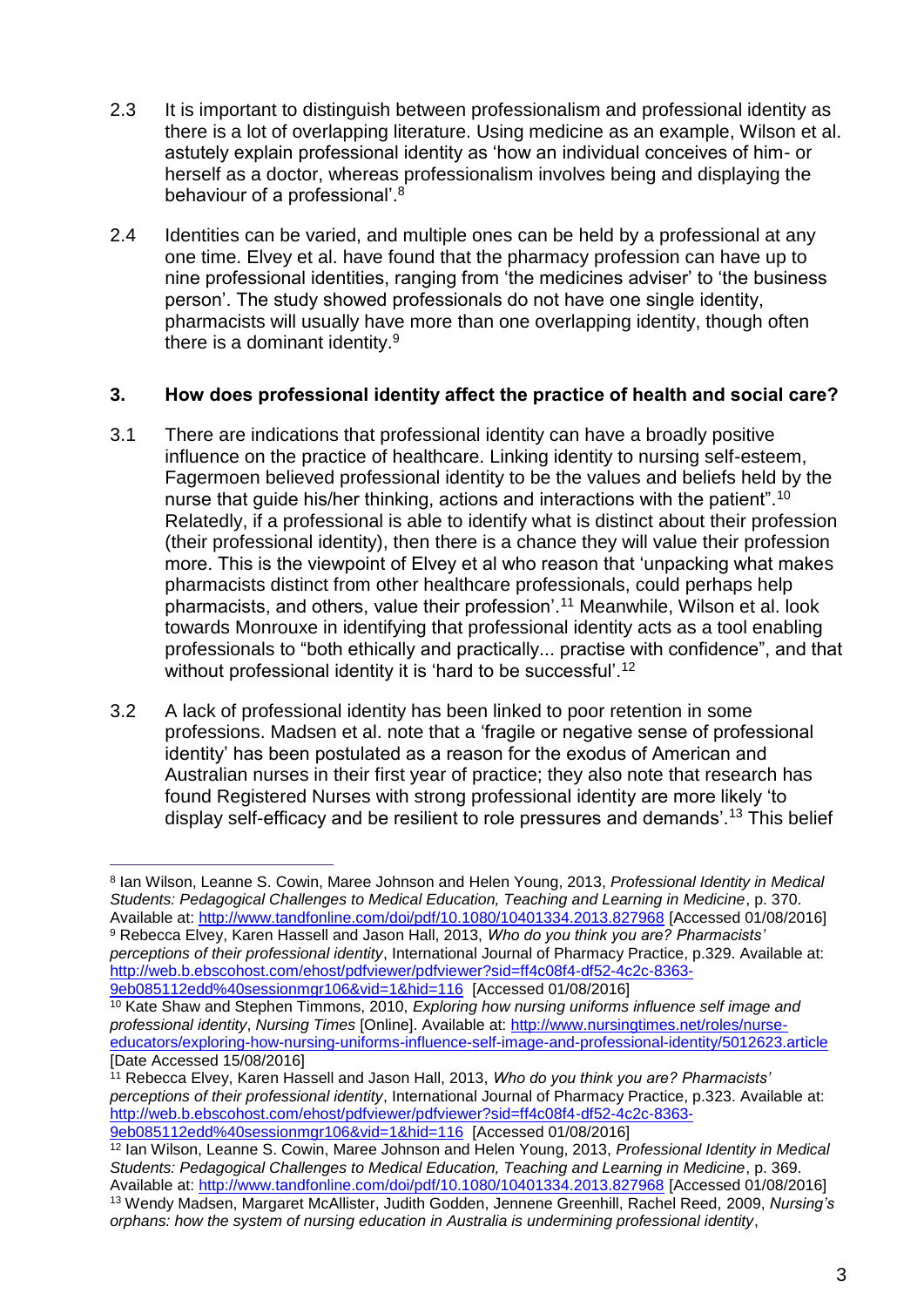is echoed in Hunter and Warren's work which identifies in midwives the 'importance of professional identity as a midwife for the development of resilience'. The authors also observe that the existence of professional identity can lead to potential professional autonomy.<sup>14</sup> Meanwhile, strong professional identity may be a factor in enabling better integration of services and different teams. A recent King's Fund report observed: 'Secure professional identity within multidisciplinary teams is associated with higher levels of perceived integration'.<sup>15</sup>

3.3 In the light of these apparent links between professional identity and quality of care, it is worth exploring in more detail how this aspect of being a health or care professional can be developed and fostered.

### **4. What develops and affects professional identity?**

4.1 Outlined below are the different factors which are identified as affecting the acquisition and development of professional identity. Regulation is discussed in more detail in the final section.

### **Rapport with patients and the work environment**

- 4.2 Professional identity is not developed in isolation. Looking at medical students, Wong and Trollope-Kumar show how other actors 'co-constructed' students' identities via encounters with patients, colleagues and mentors at medical schools. Doctor and teacher role models appear to have a significant effect on professional identity, with one student of Wong and Trollope-Kumar's study finding 'nurturing, supportive environments' created by role models 'important for how he negotiated his professional identity<sup>'.16</sup> Meanwhile, an event with another student in the study exemplified the potential for patient encounters to influence professional identity: eight months into his training, he sat in silence with a patient who has just been diagnosed with HIV, and the patient thanked him just 'for being there'. Wong and Trollope-Kumar identify this as 'a pivotal teaching moment', the encounter had helped the 'student understand the importance of his role as a witness to the man's suffering'.<sup>17</sup>
- 4.3 Patients seek out professionals to gain from their expertise, while professionals accordingly make use of their knowledge to help them. A disruption to this formula for interaction can have an effect on professional identity. Alsop and Mulcahy view

[https://fhs.mcmaster.ca/anesthesiaresearch/documents/Reflection-](https://fhs.mcmaster.ca/anesthesiaresearch/documents/Reflection-Aninquiryintomedicalstudentsprofessionalidentityformation.pdf)

 $\overline{a}$ Contemporary Nurse, p. 10. Available at: [http://www.tandfonline.com/doi/abs/10.5172/conu.32.1-](http://www.tandfonline.com/doi/abs/10.5172/conu.32.1-2.9?journalCode=rcnj20) [2.9?journalCode=rcnj20](http://www.tandfonline.com/doi/abs/10.5172/conu.32.1-2.9?journalCode=rcnj20) [Accessed 01/08/2016]

<sup>14</sup> Billie Hunter and Lucie Warren, 2013, *Investigating resilience in midwifery*, Cardiff University, pg.42 [Online], available at:

<http://orca.cf.ac.uk/61594/1/Investigating%20resilience%20Final%20report%20oct%202013.pdf> [Accessed 04/05/2016].

<sup>15</sup> Helen Gilburt, 2016, *Supporting integration through new roles and working across boundaries*, King's Fund, Pg. 35 [Online]. Available at:

[http://www.kingsfund.org.uk/sites/files/kf/field/field\\_publication\\_file/Supporting\\_integration\\_web.pdf](http://www.kingsfund.org.uk/sites/files/kf/field/field_publication_file/Supporting_integration_web.pdf) [Accessed 01/08/2016]

<sup>&</sup>lt;sup>16</sup> Anne Wong and Karen Trollope-Kumar, 2014, *Reflections: an inquiry into medical students' professional identity formation*, Medical Education, pg. 498. Available at:

[Aninquiryintomedicalstudentsprofessionalidentityformation.pdf](https://fhs.mcmaster.ca/anesthesiaresearch/documents/Reflection-Aninquiryintomedicalstudentsprofessionalidentityformation.pdf) [Accessed 28/07/2016]

<sup>17</sup> Anne Wong and Karen Trollope-Kumar, 2014, *Reflections: an inquiry into medical students' professional identity formation*, Medical Education, pg. 494. Available at:

[https://fhs.mcmaster.ca/anesthesiaresearch/documents/Reflection-](https://fhs.mcmaster.ca/anesthesiaresearch/documents/Reflection-Aninquiryintomedicalstudentsprofessionalidentityformation.pdf)

[Aninquiryintomedicalstudentsprofessionalidentityformation.pdf](https://fhs.mcmaster.ca/anesthesiaresearch/documents/Reflection-Aninquiryintomedicalstudentsprofessionalidentityformation.pdf) [Accessed 28/07/2016]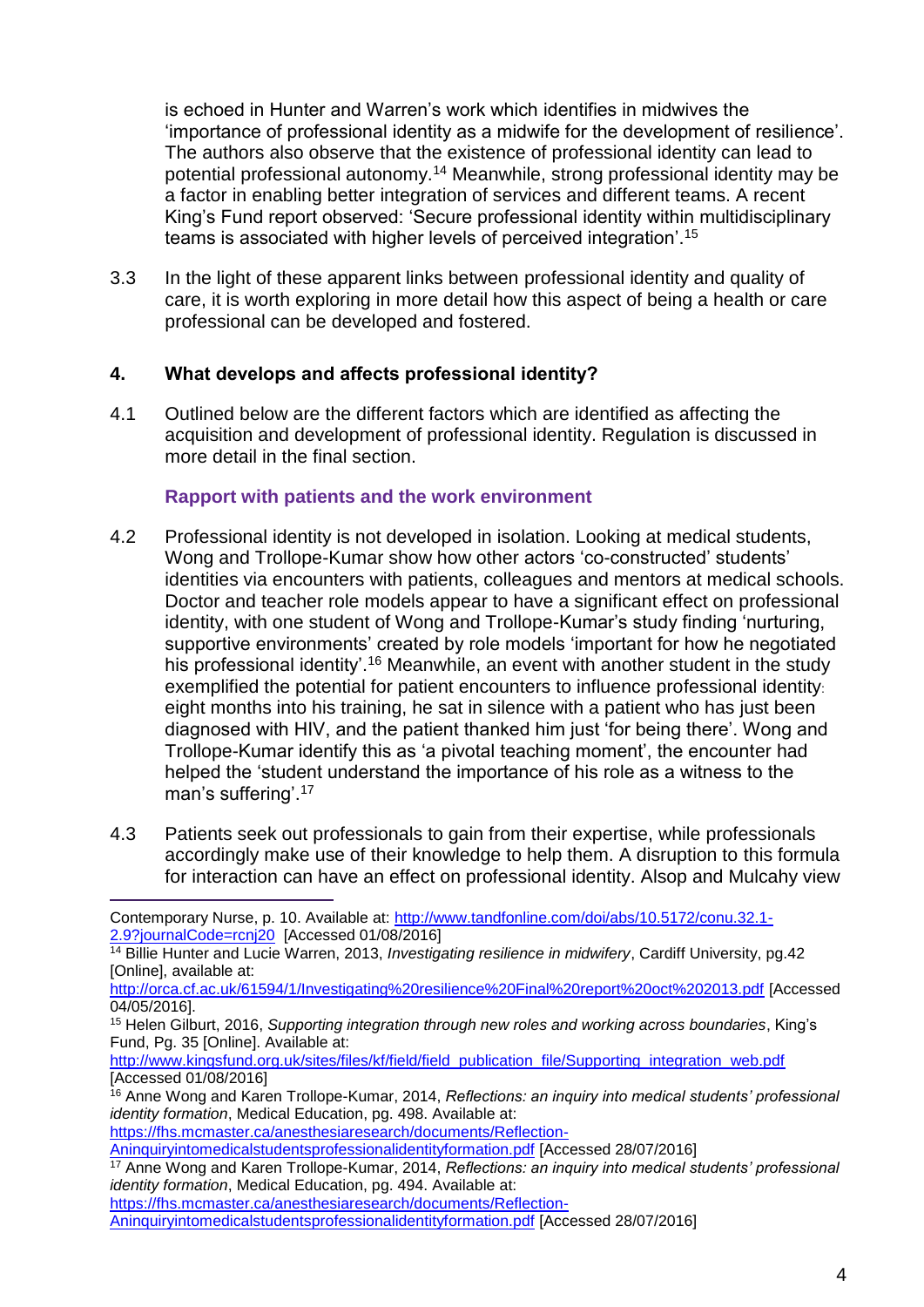patient complaints against doctors as a 'challenge to expertise and authority which goes to the heart of doctors' sense of identity'. <sup>18</sup> This is amplified, as doctors' clinical identity emerges as their most dominant identity (others include personal identity) in how they conceive of themselves.<sup>19</sup> A complaint would 'call into question doctor's technical and moral authority over biomedical knowledge' resulting in what Alsop and Mulchay call a 'double challenge': 'to have got something wrong technically and not to have used their knowledge in the best interests of the patient'.<sup>20</sup>

- 4.4 The changing relationship of patients to doctors is also explored by McKenzie and Williamson in their study of General Practitioner (GP)-operated after-hours helplines in Australia. The 'doctor-patient relationship' of getting to know a patient and providing care over time is the 'cornerstone' of GP professional identity, however the relationship is limited if the GP only engages in brief encounters by telephone. It is key therefore for those GPs who work on the helpline to relinquish 'the centrality of the doctor-patient relationship and continuity of care' in order to realign professional identity.<sup>21</sup> Technology also has the ability to change patientprofessional relations by changing how information is internalised by professionals. Wallace, Clarke and White note in their paper that mobile devices such as the iPhone mean a practitioner in the future 'may not have to internalise much knowledge at all' if connected to the appropriate information sources. The authors point out this would 'constitute a major shift in professional identity' moving from a repository of knowledge to one navigating vast swathes of knowledge: "I don't know what to do, but I know where to look to find out".<sup>22</sup>
- 4.5 Literature shows there are differences between professions relating to how patient relationships affect professional identity. One example is how social work differentiates itself from other professions through its close working with service users. Ruth Allen asserts that social work's professional identity is 'distinctive' for being 'grounded in working in partnership with service users wherever possible'. Unlike healthcare professionals, she argues, social workers are deemed to work as a 'collaborator' with those they are helping and not a 'controller'.<sup>23</sup>
- 4.6 Meanwhile, pharmacists can roughly be split between community and hospital pharmacists. Elvey et al. note that community pharmacists are able to build

<http://onlinelibrary.wiley.com/doi/10.1111/1467-9566.00130/pdf> [Accessed 01/08/2016] <sup>19</sup> Judith Alsop and Linda Mulcahy, 1998, *Maintaining professional identity: doctors' responses to complaints*, Sociology of Health and Illness, p. 809 [Online], available at: <http://onlinelibrary.wiley.com/doi/10.1111/1467-9566.00130/pdf> [Accessed 01/08/2016]

<sup>20</sup> Judith Alsop and Linda Mulcahy, 1998, *Maintaining professional identity: doctors' responses to complaints*, Sociology of Health and Illness, p. 809 [Online], available at: [http://onlinelibrary.wiley.com/doi/10.1111/1467-9566.00130/pdf.](http://onlinelibrary.wiley.com/doi/10.1111/1467-9566.00130/pdf) [Accessed 01/08/2016]

<sup>21</sup> Rosemary McKenzie and Michelle Williamson, 2016, *The league of extraordinary generalists: a qualitative study of professional identity and perceptions of role of GPs working on a national after hours helpline in Australia*, BMC Health Services Research, p.6. Available at:

<http://bmchealthservres.biomedcentral.com/articles/10.1186/s12913-016-1387-5> [Accessed 01/08/2016] <sup>22</sup> Sean Wallace, Marcia Clark, Jonathan White, 2012, 'It's on my iPhone': attitudes to the use of mobile *computing devices in medical education, a mixed-methods study*, British Medical Journal, pg. 6. Available at:<http://bmjopen.bmj.com/content/2/4/e001099.full.pdf+html>

[https://www.basw.co.uk/resources/tcsw/Roles%20and%20Functions%20of%20Mental%20Health%20Socia](https://www.basw.co.uk/resources/tcsw/Roles%20and%20Functions%20of%20Mental%20Health%20Social%20Workers%202014.pdf) [l%20Workers%202014.pdf](https://www.basw.co.uk/resources/tcsw/Roles%20and%20Functions%20of%20Mental%20Health%20Social%20Workers%202014.pdf) [Accessed 01/08/2016]

 $\overline{a}$ <sup>18</sup> Judith Alsop and Linda Mulcahy, 1998, *Maintaining professional identity: doctors' responses to complaints*, Sociology of Health and Illness, p. 808 [Online], available at:

<sup>23</sup> Ruth Allen, *The Role of the Social Worker in Adult Mental Health Services*, The College of Social Work, pp 14-15. Available at: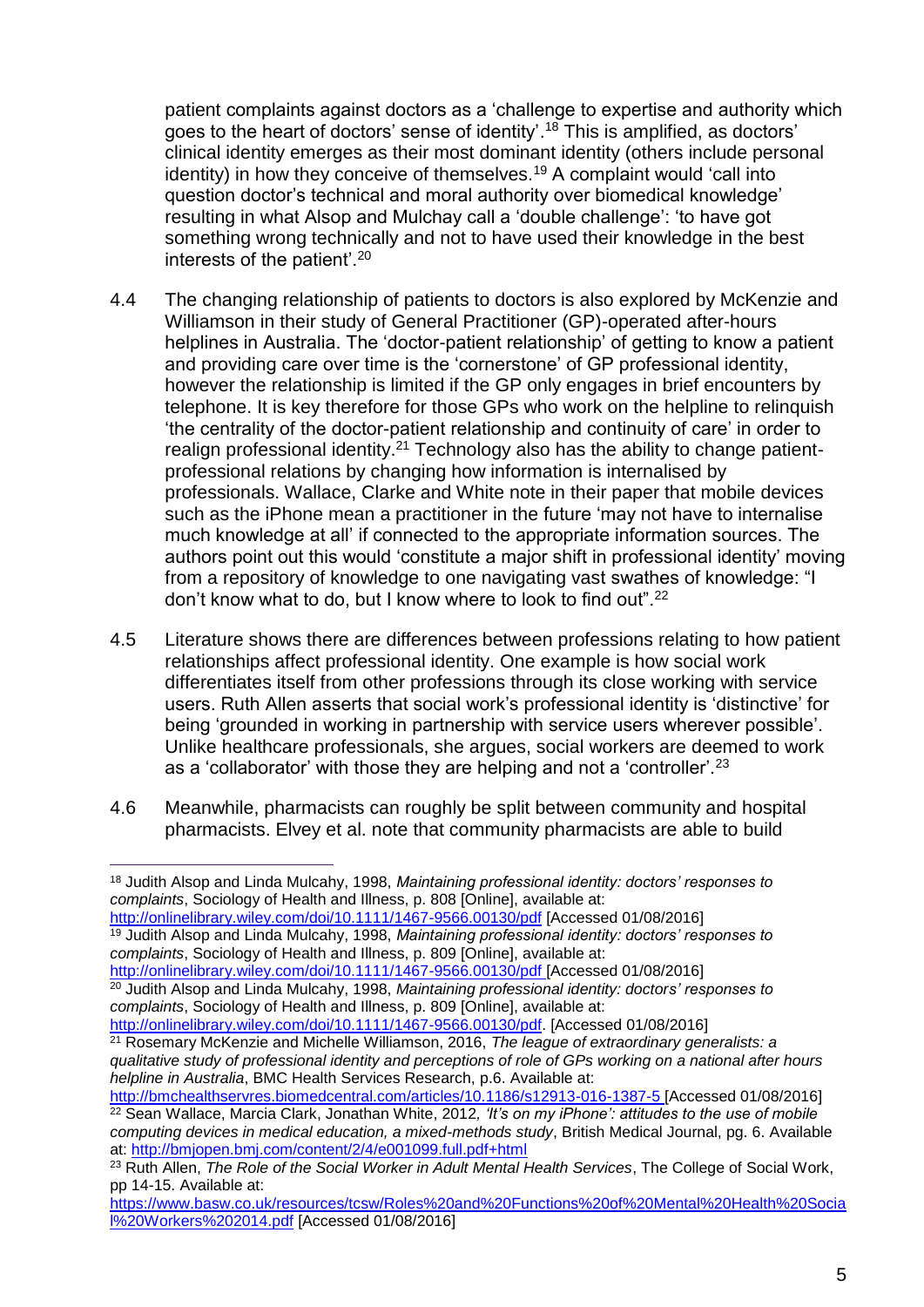"rapport" with regular patients, one community pharmacist noted that a pharmacist can be a 'pillar of the community'. In contrast, hospital pharmacists have 'less opportunity' to achieve the same rapport as community counterparts due to the way hospital work is organised.<sup>24</sup> The impact of environment on professional identity has also been observed among physicians. Kumpusalo et al. find that Finnish physicians based in hospitals were 'more technically orientated *curers*' whereas their primary care counterparts were 'more humanistically and socially orientated *carers*'. This divergence of identities is explained by contrasting hospital care's 'rationalized technical approach' and primary care's 'social-psychological and communicative orientations'.<sup>25</sup>

### **Media and wider society**

- 4.7 The perceptions of wider society can have an effect on professional identity. Ten Hoeven, Jansen and Roodbol use the Social Identity Theory (SIT) of Tajfel and Turner as a foundation for linking professional identity with societal views. SIT posits that society's perceived image of a group will affect how that group conceives of itself. Therefore, when society 'thinks well' of a group, the selfesteem, self-image and self-presentation of a group will increase accordingly.<sup>26</sup>
- 4.8 Other authors have noted how healthcare professionals' status and standing in society can affect professional identity. Wilson, Cowin, Johnson and Young contest that 'social and cultural expectations' imbued in the label of "physicianhealer" shape the professional identities of doctors. Furthermore, the authors add that it is not a seamless transition from being a student to "[being] partially related to the 'historical notion of "a profession"'. A 'profession' is defined as a role which has 'high social status and value, high entry requirements and a degree of social responsibility'.<sup>27</sup>
- 4.9 Nursing is replete with issues of perception by wider society. Rodrigues et al find that stereotypes abound in their discussion paper on how nurses' public image affects professional identity. They mention the role of the media in perpetuating heterogeneous stereotyped images such as 'angels of mercy, the doctor's handmaiden, battleaxe and sexy nurse'.<sup>28</sup> Pre-registration nurses in Shaw and Timmons's study acknowledge the existence of stereotypes of their profession portrayed in the media. One study participant commented, "the associations that the media or the public have with nurses hasn't changed much since…Barbara Windsor". Shaw and Timmons observe there to be a potential divide between

<sup>27</sup> Health and Care Professions Council, *Professionalism in healthcare professionals*, pg. 6. Available at: <http://www.hpc-uk.org/assets/documents/10003771Professionalisminhealthcareprofessionals.pdf> [Accessed 01/08/2016]

 $\overline{a}$ <sup>24</sup> Rebecca Elvey, Karen Hassell and Jason Hall, 2013, *Who do you think you are? Pharmacists' perceptions of their professional identity*, International Journal of Pharmacy Practice, pp. 325-6. Available at: [http://web.b.ebscohost.com/ehost/pdfviewer/pdfviewer?sid=ff4c08f4-df52-4c2c-8363-](http://web.b.ebscohost.com/ehost/pdfviewer/pdfviewer?sid=ff4c08f4-df52-4c2c-8363-9eb085112edd%40sessionmgr106&vid=1&hid=116) [9eb085112edd%40sessionmgr106&vid=1&hid=116](http://web.b.ebscohost.com/ehost/pdfviewer/pdfviewer?sid=ff4c08f4-df52-4c2c-8363-9eb085112edd%40sessionmgr106&vid=1&hid=116) [Accessed 01/08/2016]

<sup>25</sup> Esko Kumpusalo, Liisa Neittaanmäki, Kari Mattila, Irma Virjo, Mauri Isokoski,Santero Kujala, Manu Jääskeläinen and Riitta Luhtala, 1994, *Professional Identities of Young Physicians: A Finnish National Survey*, Medical Anthropology Quarterly, pg. 76. Available at:<http://www.jstor.org/stable/648992> [Accessed 20/07/2016]

<sup>&</sup>lt;sup>26</sup> Yvonne ten Hoeve, Gerard Jansen and Petrie Roodbol, 2013, The nursing profession: public image, self*concept and professional identity*, Journal of Advanced Nursing, p. 303. Available at: <http://onlinelibrary.wiley.com/doi/10.1111/jan.12177/epdf> [Accessed 01/08/2016]

<sup>28</sup> Yvonne ten Hoeve, Gerard Jansen and Petrie Roodbol, 2013, *The nursing profession: public image, selfconcept and professional identity*, Journal of Advanced Nursing, p. 298. Available at: <http://onlinelibrary.wiley.com/doi/10.1111/jan.12177/epdf> [Accessed 01/08/2016]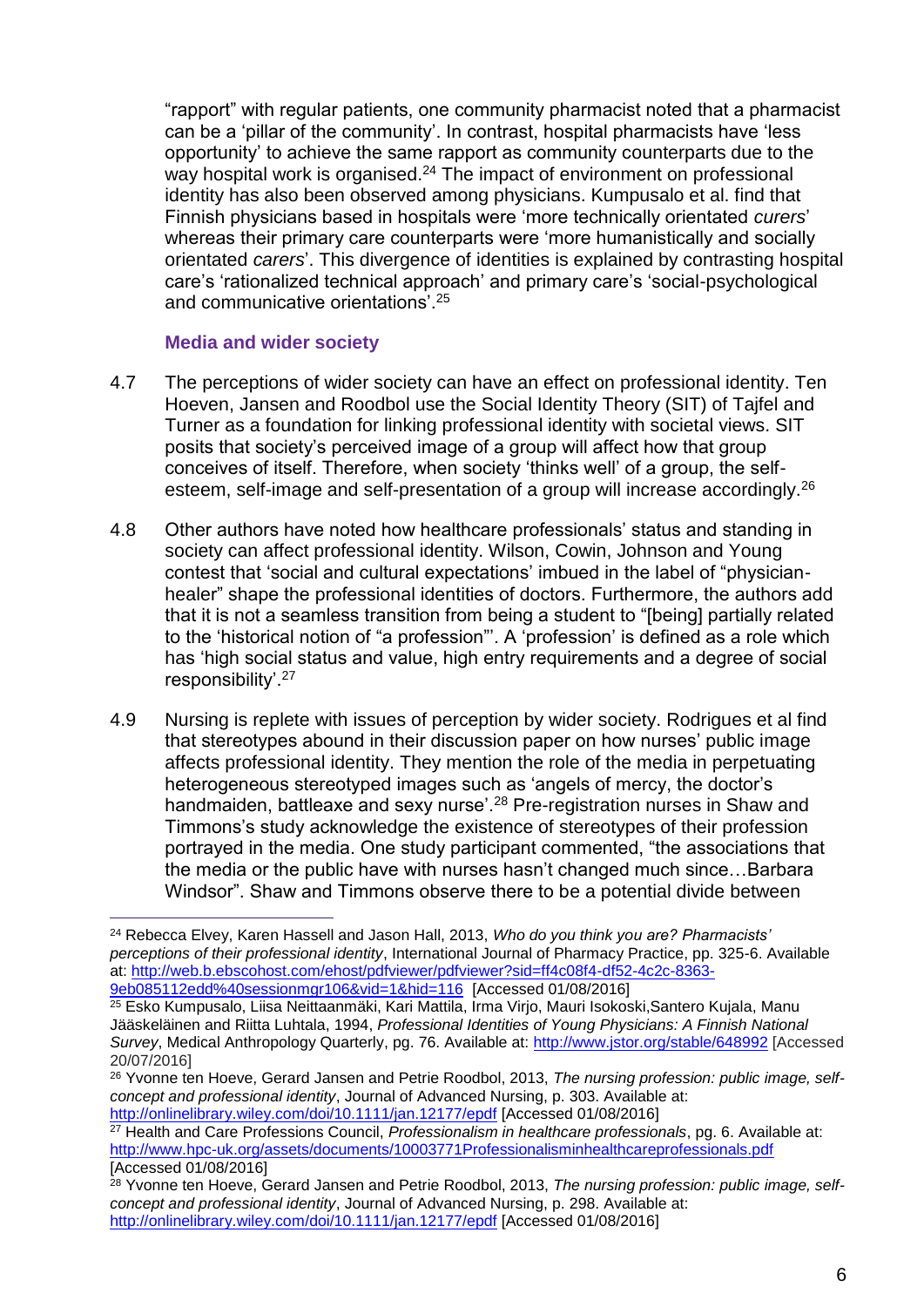nursing 'modernisers' and 'traditionalists'. This is summed up by one participant: "Nursing is caught between wanting to still be that [stereotyped image] so that it has all the positive stereotypes that are associated with it and wanting to push for more rights". The study's authors found there to be a delicate balancing act between modernisation and maintaining heritage to create a strong identity.<sup>29</sup>

4.10 Among the nine possible pharmacist identities found in the study by Elvey et al. is 'the unremarkable character': the perception of an anonymous pharmacist who holds no 'distinctive characteristics' as a result of the 'hidden work' of pharmacy. This notion is reinforced in the media, causing one pharmacist who took part in their study to say, "We do need somebody, a role model in one of these soaps, because people believe them, because doctors do get a better showing, nurses as well...". The authors note that it is 'difficult' to link an absence of images to visible harm to the profession, but they conclude it 'cannot be good for the status of the profession'.<sup>30</sup>

### **Training and education**

- 4.11 Qualifications from education can be used to affirm professional identities. In the UK, oral and maxillofacial surgery (OMFS) professionals must have both medical and dental qualifications. A study by Tahim found that some OMFS professionals considered that dual qualification created a 'trademark' to differentiate OMFS professionals from other health team members. The dual qualification can also serve to protect the boundaries of the OMFS role scope (see later for 'Boundaries' issues in professional identity) from encroachment by other expanding specialities and emphasise professional uniqueness. One participant explained, "If that [dual qualification] wasn't a strict requirement, there will be other specialities trying to get their foot in. We are unique at the moment".<sup>31</sup>
- 4.12 For Rodriguez et al. the formation of professional identity commences in 'educational institutions such as medical schools where trainees internalize the norms, values and power relations that characterize the collective identity of the profession to which they aspire to be part of'.<sup>32</sup> In a consultation from 2015, the General Medical Council (GMC) asserted that education did not simply give doctors a knowledge base and skills for practice, but also helped develop professional identity.<sup>33</sup> Additionally, Hedy S Weld describes the formation of

<sup>29</sup> Kate Shaw and Stephen Timmons, 2010, *Exploring how nursing uniforms influence self image and professional identity*, *Nursing Times* [Online]. Available at: [http://www.nursingtimes.net/roles/nurse](http://www.nursingtimes.net/roles/nurse-educators/exploring-how-nursing-uniforms-influence-self-image-and-professional-identity/5012623.article)[educators/exploring-how-nursing-uniforms-influence-self-image-and-professional-identity/5012623.article](http://www.nursingtimes.net/roles/nurse-educators/exploring-how-nursing-uniforms-influence-self-image-and-professional-identity/5012623.article) [Date Accessed 15/08/2016]

<sup>30</sup> Rebecca Elvey, Karen Hassell and Jason Hall, 2013, *Who do you think you are? Pharmacists' perceptions of their professional identity*, International Journal of Pharmacy Practice, pp. 329-30. Available at: [http://web.b.ebscohost.com/ehost/pdfviewer/pdfviewer?sid=ff4c08f4-df52-4c2c-8363-](http://web.b.ebscohost.com/ehost/pdfviewer/pdfviewer?sid=ff4c08f4-df52-4c2c-8363-9eb085112edd%40sessionmgr106&vid=1&hid=116) [9eb085112edd%40sessionmgr106&vid=1&hid=116](http://web.b.ebscohost.com/ehost/pdfviewer/pdfviewer?sid=ff4c08f4-df52-4c2c-8363-9eb085112edd%40sessionmgr106&vid=1&hid=116) [Accessed 01/08/2016]

<sup>31</sup> Arpan Tahim, 2015, *Who are we? A qualitative evaluation of trainees' perspectives on professional identity in oral and maxillofacial surgery*. Perspectives on Medical Education, p. 35. Available at: [http://www.ncbi.nlm.nih.gov/pmc/articles/PMC4348233/pdf/40037\\_2015\\_Article\\_156.pdf](http://www.ncbi.nlm.nih.gov/pmc/articles/PMC4348233/pdf/40037_2015_Article_156.pdf) [Accessed 01/08/2016]

<sup>32</sup> Charo Rodríguez, Teresa Pawlikowska, Francois-Xavier Schweyer, Sofia López-Roig, Emmanuelle Bélanger, Jane Burns, Sandrine Hugé, Maria Ángeles Pastor-Mira, Pierre-Paul Tellier, Sarah Spencer, Laure Fiquet and Inmaculada Pereiró-Berenguer, 2014, *Family physicians' professional identity formation: a study protocol to explore impression management processes in institutional academic contexts*, p.4 <http://bmcmededuc.biomedcentral.com/articles/10.1186/1472-6920-14-184> [Accessed 01/08/2016] <sup>33</sup> General Medical Council, *Developing a framework for generic professional capabilities*: *A public consultation*, p.3 [Online], available at [http://www.gmc-](http://www.gmc-uk.org/Developing_a_framework_for_generic_professional_capabilities_form_English_writeable_final_distributed.pdf_61568131.pdf)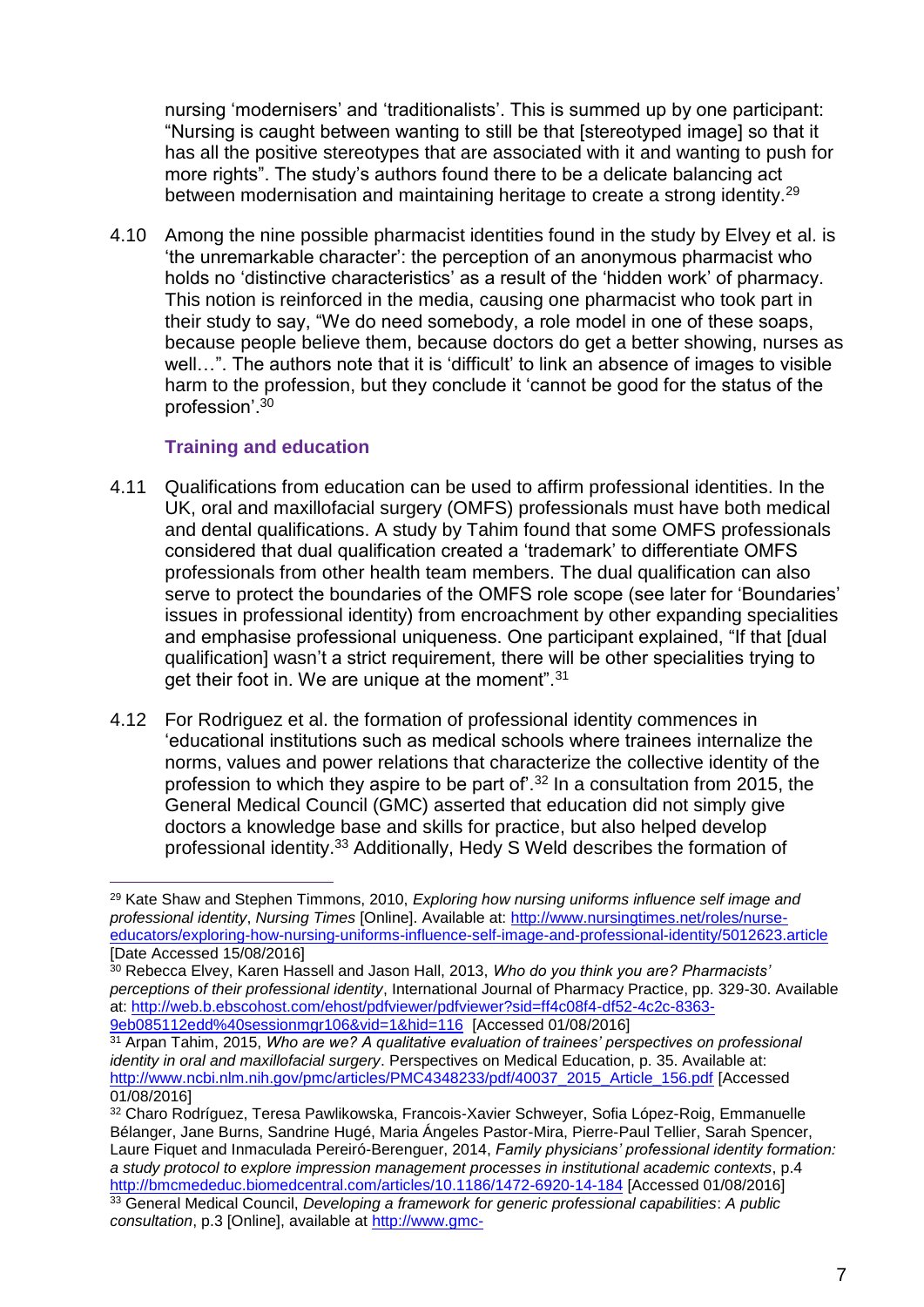professional identity as a 'fundamental goal' of education. Weld explains that the development of professional identity occurs in medical education through a combination of reflection (about how to cultivate meaningful qualities, skills and values), relationships (interactions with other students, mentors, patients, etc.) and resilience (learning to respond to stress in a healthy manner).<sup>34</sup> Whilst looking at structures of education systems is a useful way to identify development of professional identity, Goldie points out that in medical school, for doctors it is more influenced by the 'informal and hidden curricula than by formal teaching experiences'.<sup>35</sup> By this, Goldie means interactions with older professionals, exchanges in informal settings and many other arenas and formats which cannot be simply prescribed in a curriculum.

4.13 In Australia, Madsen et al. have explored how understanding a profession's history can cultivate professional identity in new entrants to a profession. Madsen et al. record how nurse academics consider that teaching nursing students history helps them 'know their past and where nursing [has] come from; by exposing unwritten rules within the culture of nursing; and by allowing them to crucially think about these factors that have influenced nursing and empowering them to take control of the future'.<sup>36</sup>

### **Skills of the trade**

4.14 Another segment of identity is the specific skills learnt and honed by professionals, then deployed on a daily basis. Schoen's 1989 study of counsellors observes that identity can stem from the specific activities undertaken by professionals in their daily role.<sup>37</sup> For physiotherapists, Lefmann and Sheppard note that the specific skills of musculoskeletal healthcare, which is 'a lesser priority for the doctors and nurses, yet a core competency for physiotherapy', helped physiotherapists gain a unique professional identity in a multi-disciplinary environment. A physiotherapist working in an emergency department stressed the need to maintain links with the physiotherapy department because the emergency department was a 'very isolating place to work: the physiotherapy-specific skills helped maintain the link and identity.<sup>38</sup> There is also arguably a complementary relationship between skills of the trade and training to create professional identity. One of Gignac's

[uk.org/Developing\\_a\\_framework\\_for\\_generic\\_professional\\_capabilities\\_form\\_English\\_writeable\\_final\\_distri](http://www.gmc-uk.org/Developing_a_framework_for_generic_professional_capabilities_form_English_writeable_final_distributed.pdf_61568131.pdf) [buted.pdf\\_61568131.pdf](http://www.gmc-uk.org/Developing_a_framework_for_generic_professional_capabilities_form_English_writeable_final_distributed.pdf_61568131.pdf) [Accessed 01/08/2016]

<sup>34</sup> Hedy S. Weld, 2015, *Professional Identity (Trans )Formation in Medical Education: Reflection, Relationship, Resilience*. Association of American Medical Colleges, pp. 701-6. Available at: [http://journals.lww.com/academicmedicine/Fulltext/2015/06000/Professional\\_Identity\\_\\_Trans\\_Formation\\_in](http://journals.lww.com/academicmedicine/Fulltext/2015/06000/Professional_Identity__Trans_Formation_in_Medical.8.aspx)

[\\_Medical.8.aspx](http://journals.lww.com/academicmedicine/Fulltext/2015/06000/Professional_Identity__Trans_Formation_in_Medical.8.aspx) [Accessed 01/08/2016]

<sup>35</sup> John Goldie, 2012,*The formation of professional identity in medical students: Considerations for educators*. Medical Teacher, p. 645<http://www.tandfonline.com/doi/pdf/10.3109/0142159X.2012.687476> [Accessed 01/08/2016]

<sup>36</sup> Wendy Madsen, Margaret McAllister, Judith Godden, Jennene Greenhill, Rachel Reed, 2009, *Nursing's orphans: how the system of nursing education in Australia is undermining professional identity*, Contemporary Nurse, p. 13. Available at: [http://www.tandfonline.com/doi/abs/10.5172/conu.32.1-](http://www.tandfonline.com/doi/abs/10.5172/conu.32.1-2.9?journalCode=rcnj20) [2.9?journalCode=rcnj20](http://www.tandfonline.com/doi/abs/10.5172/conu.32.1-2.9?journalCode=rcnj20) [Accessed 01/08/2016]

<sup>37</sup> Sara Laves and Nicola Gazzola, 2011, *Professional Identity: A qualitative inquiry of inexperienced counsellors*, Canadian Journal of Counselling and Psychotherapy, p.190. Available at: [http://cjc](http://cjc-rcc.ucalgary.ca/cjc/index.php/rcc/article/view/977/1403)[rcc.ucalgary.ca/cjc/index.php/rcc/article/view/977/1403.](http://cjc-rcc.ucalgary.ca/cjc/index.php/rcc/article/view/977/1403) [Accessed 20/07/2016]

<sup>38</sup> S.A. Lefmann and L.A. Sheppard, 2014, *Perceptions of emergency department staff of the role of physiotherapists in the system: a qualitative investigation*, p. 90. Available at: [http://www.physiotherapyjournal.com/article/S0031-9406\(13\)00082-5/pdf](http://www.physiotherapyjournal.com/article/S0031-9406(13)00082-5/pdf) [Accessed 01/08/2016]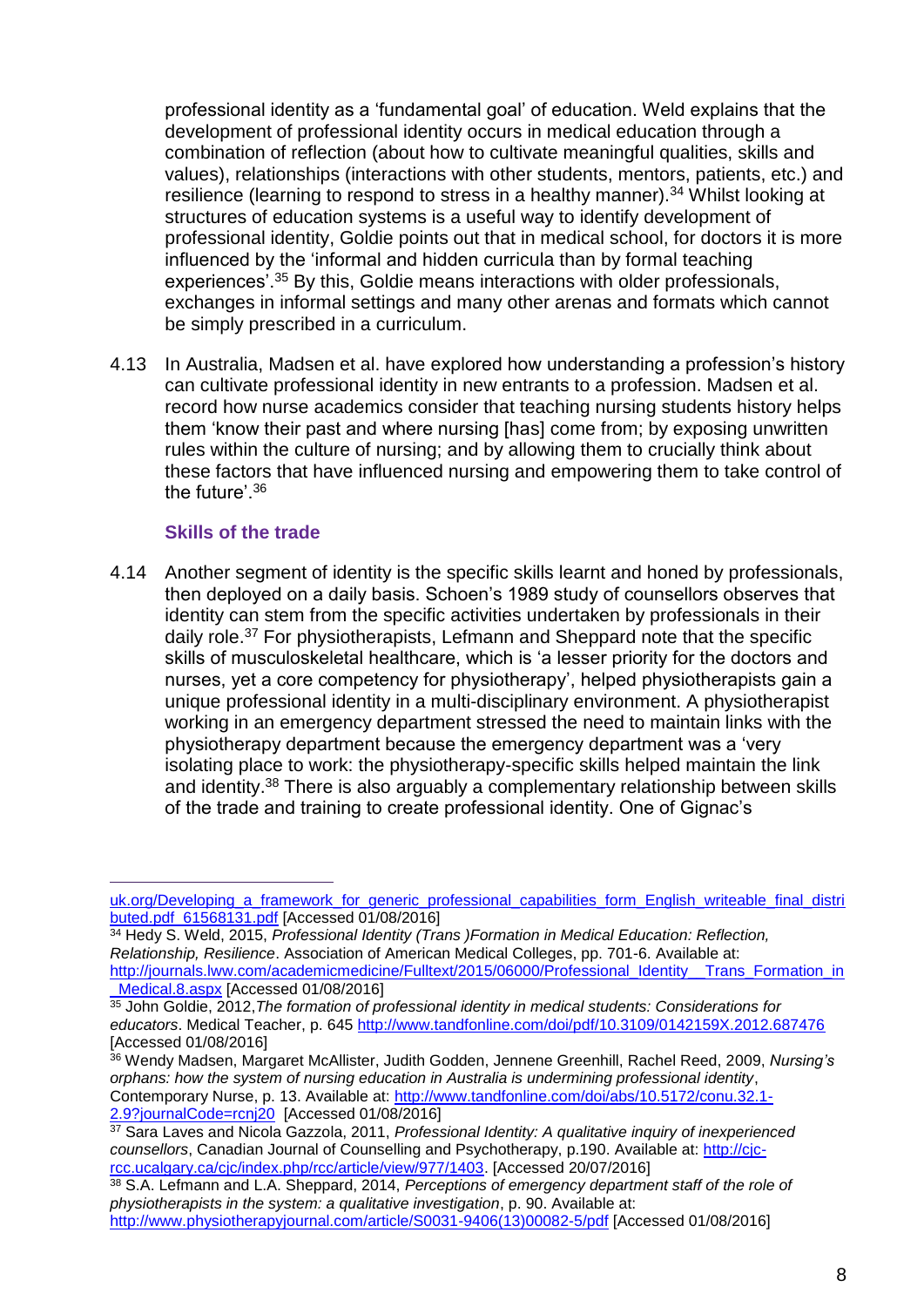counselling interviewees observes: 'When theory and practice comes together, that's when I feel like I'm actually the person I'm training to be'.<sup>39</sup>

### **Role title**

- 4.15 Vague job titles can create 'ambiguity and confusion over professional identity'. Baldwin explains there has been criticism of the title 'health visiting' as it does not clearly describe the role of the title holder. Some commentators, such as Cowley, disagree on the grounds that health visiting is valid as an 'umbrella term' to capture the multiplicity of activities undertaken.<sup>40</sup> Nichols et al. show that a title can 'inform the public of the scope of practice and the professional identity of a health care worker'. Nevertheless, they note that titles can differ by country, or that they may stay the same from country to country but the role scope ascribed to a title may vary.<sup>41</sup>
- 4.16 However, other analysts contend that titles are not necessarily actively used by workers in the development of professional identity. Landman and Wootton show that nutritionists prefer to describe themselves using diverse self-given role labels than use professional titles like 'Registered Nutritionist'. In fact, using specific and wide-ranging titles could be seen to 'reflect a desire to express respondents' uniqueness and individuality, not membership of the collectivity that is a profession'.<sup>42</sup> Role names have a link to regulatory practices too: titles may be protected by regulators and affect professional identity of registrants (this is discussed on page 19).

### **Professional bodies**

 $\overline{a}$ 

- 4.17 Generally, professional bodies exist to represent the interests of their members, protect the integrity of their relevant profession and raise the standards of their members' work. In written evidence to the Education Select Committee from 2016, the British Association for Social Workers (BASW) made the case for their organisation to be recognised as the professional body for social work in England: BASW opined that professional bodies 'provide a strong professional identity and continuity for members'. The evidence goes into further detail citing (alongside other reasons) that professional identity's role in 'building and exemplifying professional pride, culture and identity'.<sup>43</sup>
- 4.18 Health Visitors, who are commonly grouped with nurses, have often faced professional identity issues. Writing in the *Nursing Times*, Baldwin mentions a

[https://www.ruor.uottawa.ca/bitstream/10393/33154/1/Gignac\\_Kate\\_2015\\_thesis.pdf](https://www.ruor.uottawa.ca/bitstream/10393/33154/1/Gignac_Kate_2015_thesis.pdf) [Accessed 28/07/2016]

<sup>41</sup> Barbara L. Nichols, Catherine R. Davis, Donna R. Richardson, 2011, *The future of nursing: leading change, advancing health*, The National Academies Press, P. 576. Available at: [http://www.ncbi.nlm.nih.gov/books/NBK209880/pdf/Bookshelf\\_NBK209880.pdf](http://www.ncbi.nlm.nih.gov/books/NBK209880/pdf/Bookshelf_NBK209880.pdf)

<sup>39</sup> Kate Gignac, 2015, *Counsellors negotiating professional identity in the midst of exogenous change: a case study*, University of Ottawa, pg. 126. Available at:

<sup>40</sup> Sharin Baldwin, 2012, *Exploring the professional identity of health visitors*, Nursing Times Vol 108 No.25, p. 13

<sup>42</sup> Jacqueline P. Landman and Stephen A. Wootton, 2007, *Professional regulation of nutritionists: where are we now?*, Proceedings of the Nutrition Society, p. 275, available at: <http://www.ncbi.nlm.nih.gov/pubmed/17466107>

<sup>43</sup> Ruth Allen, 2016, *Supplementary written evidence submitted by the British Association of Social Workers*, Education Select Committee. Available at:

[http://data.parliament.uk/writtenevidence/committeeevidence.svc/evidencedocument/education](http://data.parliament.uk/writtenevidence/committeeevidence.svc/evidencedocument/education-committee/social-work-reform/written/33245.html)[committee/social-work-reform/written/33245.html](http://data.parliament.uk/writtenevidence/committeeevidence.svc/evidencedocument/education-committee/social-work-reform/written/33245.html) [Online] [Accessed 13/07/2016]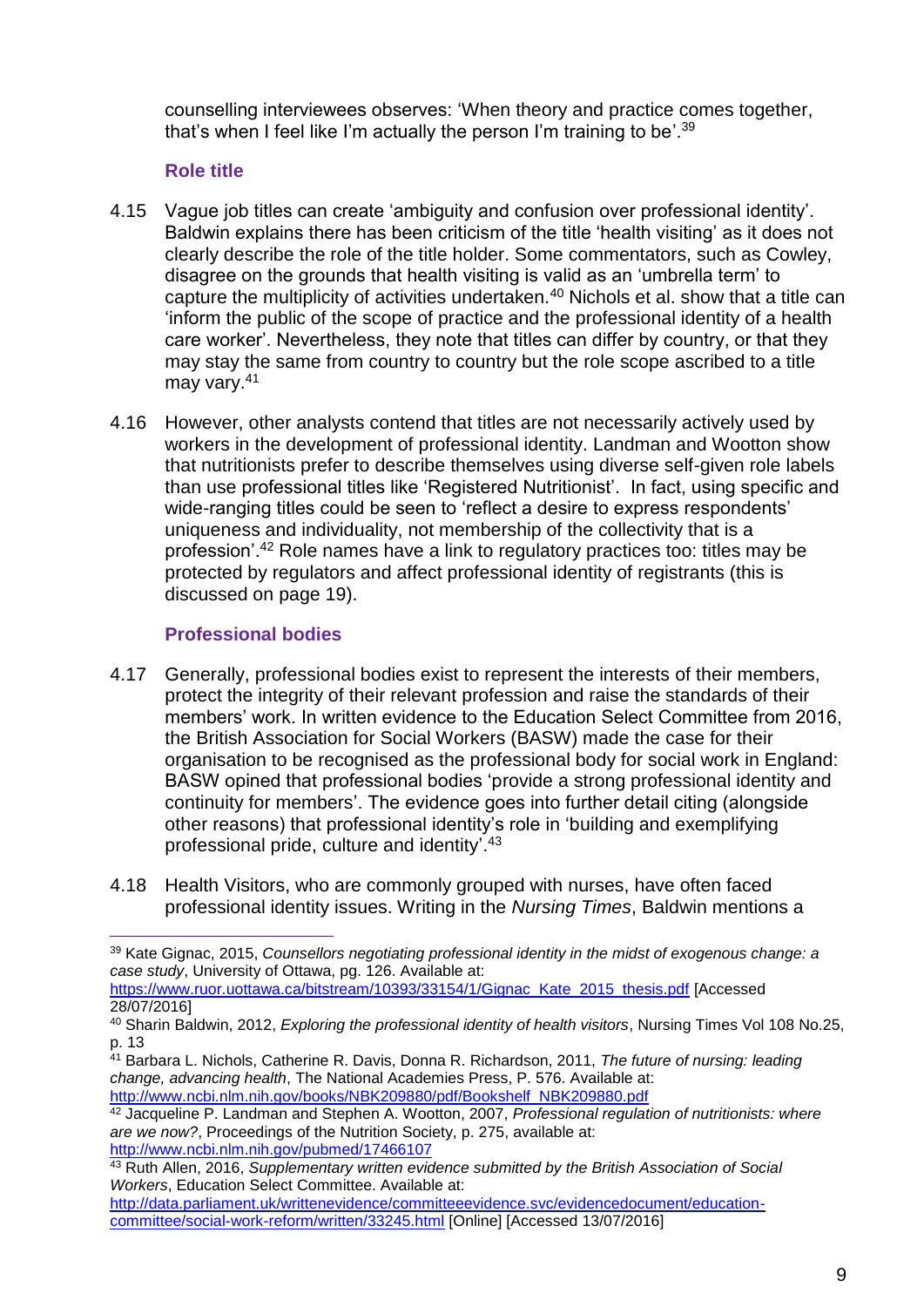1972 study where 68% of health visitor participants opted to be members of the Health Visitors Association rather than the Royal College of Nursing. This has been viewed by commentators as Health Visitors attempting to 'maintain a sense of identification' through links to other colleagues via a professional organisation. Being attached to a professional body not only strengthened professional identity, but created the opportunity for 'professional networking' which health visitors lacked in being "attached" to general practices disparately across the UK.<sup>44</sup>

- 4.19 In a thought-piece considering the potential for a Royal College of Teaching, Jonathan Shepherd cites the Royal College of Surgeons (RCS) as a means for surgeons to 'establish, stabilise and sustain its national identity, values and high purpose'.<sup>45</sup> The acknowledgement of national identity is an interesting one, as it shows the RCS' role in and desire for surgical professional identity to transcend administrative confines.
- 4.20 Organisation among professionals can occur more informally. McKenzie and Williamson record how after-hours helpline GPs in Australia forged professional identity through setting up an email group called the 'The League of Extraordinary Generalists'. The amusing name, a pun on the comic book *League of Extraordinary Gentleman*, shows a shared belief in their competence as autonomous professionals in an innovative style of working and 'collegiality'.<sup>46</sup>

### **Sense of vocation and personal values**

- 4.21 In some professions there is a strong sense of vocation, which contributes to professional identity. Hunter and Warren found that in midwifery, both personal and professional identities were intertwined; one respondent in the study pithily explained: "A midwife is what I am. It's written through my body like a stick of rock".<sup>47</sup> Hunter and Warren note 'midwifery (is) commonly described as something someone is rather than what they do', which along with a sense of public service and desire to contribute to the 'greater good', emphasises the deep level of integration of professional and personal identities in some health roles.<sup>48</sup>
- 4.22 This phenomenon of interwoven identities is not unique to midwifery. Clare Gerada, former Chair of the Council of the Royal College of General Practitioners, alludes to doctors' own 'entanglement of two persona: core (personal) self and the

<http://bmchealthservres.biomedcentral.com/articles/10.1186/s12913-016-1387-5>

 $\overline{a}$ <sup>44</sup> Sharin Baldwin, 2012, *Exploring the professional identity of health visitors*, Nursing Times Vol 108 No.25, p. 14.

<sup>45</sup> Jonathan Shepherd, 2013, *Towards a royal college of teaching: Raising the status of the profession*. Assessment and Qualifications Alliance, Pg. 24, available at: [http://filestore.aqa.org.uk/news/pdf/AQA-](http://filestore.aqa.org.uk/news/pdf/AQA-NEWS-TOWARDS-A-ROYAL-COLLEGE.PDF)[NEWS-TOWARDS-A-ROYAL-COLLEGE.PDF](http://filestore.aqa.org.uk/news/pdf/AQA-NEWS-TOWARDS-A-ROYAL-COLLEGE.PDF)

<sup>46</sup> Rosemary McKenzie and Michelle Williamson, 2016, *The league of extraordinary generalists: a qualitative study of professional identity and perceptions of role of GPs working on a national after hours helpline in Australia*, BMC Health Services Research, p.6. Available at:

<sup>47</sup> Billie Hunter and Lucie Warren, 2013, *Investigating resilience in midwifery*, Cardiff University, pp. 31-2 [Online], available at:

<http://orca.cf.ac.uk/61594/1/Investigating%20resilience%20Final%20report%20oct%202013.pdf> [Accessed 04/05/2016]

<sup>48</sup> Billie Hunter and Lucie Warren, 2013, *Investigating resilience in midwifery*, Cardiff University, pp. 31-2 [Online], available at:

<http://orca.cf.ac.uk/61594/1/Investigating%20resilience%20Final%20report%20oct%202013.pdf> [Accessed 04/05/2016].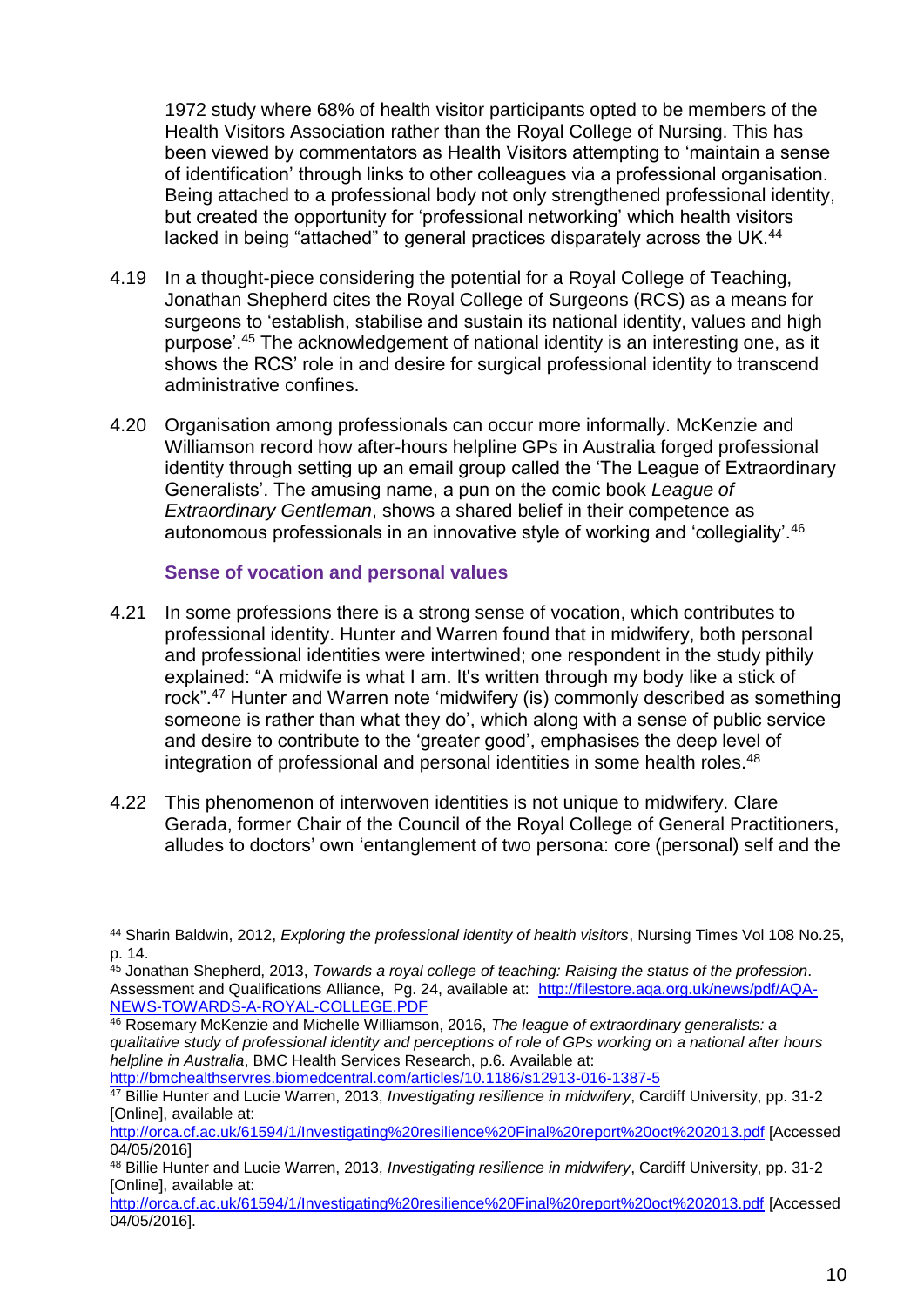trained (professional) identity – impossible to separate<sup>', 49</sup> She goes on to recount how one doctor "came to see other doctors more like family members than colleagues".<sup>50</sup>

4.23 In a literature review analysing social workers to support an independent review of the role of social workers in the 21<sup>st</sup> century for the Scottish Government, Asquith, Clark and Waterhouse emphasise the importance of values in the development of professional identity. They stress the need for 'core values and principles' to take priority over organisational structures.<sup>51</sup> The report contended that greater emphasis on core principles would protect against the 'threat of boundary erosion' as person-centred core principles of social care were a defining feature of social work.<sup>52</sup> Finnerty's study of professional identity in Irish social care workers found values could be inculcated in a 'pre-career life experience'. One of Finnerty's respondents noted that an innate desire compelled them to the social care field: "I always wanted to help people but didn't know what way". Another respondent drew on the personal values gained from previous work experience in the disability field to explain their purpose as a social worker: they described themselves as "liking the job and liking the care and wanting to do more, to make a contribution". 53

# **Boundaries**

4.24 Where role identities were clearly demarcated in earlier models of healthcare, now overlapping roles have created less easily discernible identities. King's College London note that: 'In the past, the brand of nursing was strong with a clear identity: people felt that they knew what a nurse was and what a nurse did. Today the brand appears less strong, nursing is more complex and varied and multiple images prevail'.<sup>54</sup> Conversely, expanding roles and responsibility can offer the opportunity for intensified professional identity. This is reflected in the example provided by Petrakaki, Klecun and Cornford, where with increased use of technology nurses are able to extend professional identity from the jurisdiction of the 'caring role to being patient data custodians and curators'.<sup>55</sup> Similarly, Borthwick et al. point out that an expanded scope of practice can 'enhance status' for professionals; however, the converse, the 'loss of "core" work', can be a 'threat'

 $\overline{a}$ <sup>49</sup> Clare Gerada, 2016, Physician, heal thyself?, The Hippocratic Post [Online.]. Available at: <http://www.hippocraticpost.com/mental-health/physician-heal-thyself/> [Accessed 01/08/2016] <sup>50</sup> Clare Gerada, 2016, Physician, heal thyself?, The Hippocratic Post [Online.]. Available at: <http://www.hippocraticpost.com/mental-health/physician-heal-thyself/> [Accessed 01/08/2016] <sup>51</sup> This is pertinent to regulation and the codes of conduct and standards mentioned on pg. 12.

<sup>52</sup> Stewart Asquith, Chris Clark, Lorraine Waterhouse, *The Role of the Social Worker in the 21st Century – A Literature Review, Scottish Government*, p. 39. Available at:

<http://www.gov.scot/resource/doc/47121/0020821.pdf> [Accessed 01/08/2016]

<sup>53</sup> Karen Christine Finnerty, 2012, *Professional Identity and the Irish Social Care Worker*, University of Leicester, pg. 127 [Online]. Available at:

<https://lra.le.ac.uk/bitstream/2381/10922/1/2012finnertykcdsocsci.pdf.pdf> [Accessed 01/08/2016] <sup>54</sup> King's College London, *Policy+ Review*, p.46 [Online], Available at:

<http://www.kcl.ac.uk/nursing/research/nnru/publications/Policy-plus-Review.pdf> [Accessed 26/05/2016] <sup>55</sup> Dimitra Petrakaki, Ela Klecun and Tony Cornford, 2014, *Changes in healthcare professional work afforded by technology: the introduction of a national electronic patient record in an English hospital*, Organization, p. 24, available at:

http://eprints.lse.ac.uk/59475/1/ Lse.ac.uk\_storage\_LIBRARY\_Secondary\_libfile\_shared\_repository\_Cont [ent\\_Klecun%2CE\\_Changes%20in%20healthcare\\_Klecun\\_Changes%20in%20healthcare\\_2014.pdf](http://eprints.lse.ac.uk/59475/1/__lse.ac.uk_storage_LIBRARY_Secondary_libfile_shared_repository_Content_Klecun%2CE_Changes%20in%20healthcare_Klecun_Changes%20in%20healthcare_2014.pdf)  [Accessed 01/08/2016]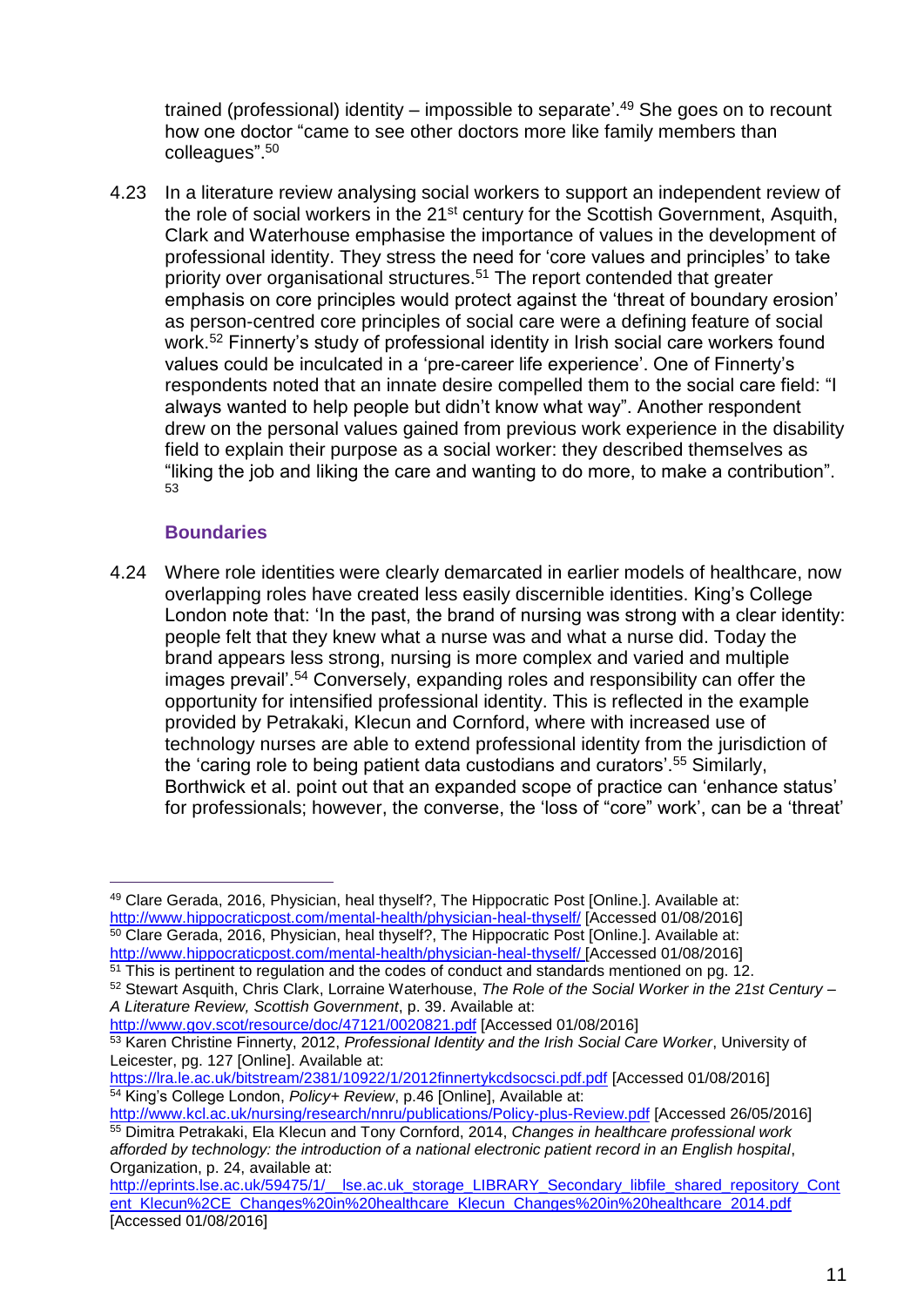to professional identity.<sup>56</sup> The latter issue of threat to professional identity is supported by Musselbrook, who mentions the 'possible loss of professional identity' is an impediment to the introduction of roles spanning health and social care.<sup>57</sup>

- 4.25 The growing trend of integration and more harmonised working of multidisciplinary teams has led to overlapping roles among professionals. 'Hybrid' roles are created, which can cause a 'blurring of boundaries and hence gives rise to anxieties about identity'.<sup>58</sup> Segar, Checkland, Coleman, McDermott, Harrison and Peckham observe this occurrence particularly in the crossover between managers and clinicians, where clinicians take on managerial tasks. They point out that in earlier literature, nurses in managerial roles were shown to be 'keen to prioritize their clinical qualifications over new leadership titles, and to make the point that they are nurses first and managers second'.<sup>59</sup> This is reiterated by the findings of the articles study for the same paper that focuses on the transition of GPs to managerial activities in CCGs. Here, GPs appear to 'identify with the notion that they are patient-facing; it is less clear that they fully embrace the norms associated with their roles as managers and commissioners'.<sup>60</sup>
- 4.26 McGivern et al.'s study finds that professionals crossing over from medical to managerial spheres are forced to reconsider their 'own understanding of good medical professionalism'. Medical professionals are forced to confront their own perceptions of people in the management sphere, and this 'de-legitimizes professionals' superiority over managers'. This realisation and change of perception is known as 'identity reconciliation work' and shows the importance of boundaries in self-perception of professional identity.<sup>61 62</sup>

# **Uniform**

4.27 There is a tranche of profession identity literature dedicated to the role of attire in the development of professional identity. Joseph and Alex explained in their 1972 article that uniforms 'underscore a common membership, allegiance to the same

 $\overline{a}$ <sup>56</sup> Alan M Borthwick, Susan A Nancarrow, Wesley Vernon and Jeremy Walker, 2009, *Achieving professional status: Australian podiatrists' perceptions*, Journal of Foot and Ankle Research, pg. 8. Available at:<http://jfootankleres.biomedcentral.com/articles/10.1186/1757-1146-2-4> [Accessed 01/08/2016] <sup>57</sup> Kerry Musslebrook, 2013, *Imagining the future: workforce, Institute for Research and Innovation in Social Services*, pp. 14-15 [Online]. Available at:

[http://www.iriss.org.uk/sites/default/files/\\_imagining\\_the\\_future\\_workforce.pdf](http://www.iriss.org.uk/sites/default/files/_imagining_the_future_workforce.pdf) [Accessed 01/08/2016] <sup>58</sup> Julia Segar, Kath Checkland, Anna Coleman, Imelda McDermott, Stephen Harrison, and Stephen Peckham, 2014, *Changing the Ties That Bind? The Emerging Roles and Identities of General Practitioners and Managers in the New Clinical Commissioning Groups in the English NHS*, Sage Journal, p.3, [Online], Available at:<http://sgo.sagepub.com/content/spsgo/4/4/2158244014554203.full.pdf> [Accessed 25/04/2016] <sup>59</sup> Julia Segar, Kath Checkland, Anna Coleman, Imelda McDermott, Stephen Harrison, and Stephen Peckham, 2014, *Changing the Ties That Bind? The Emerging Roles and Identities of General Practitioners and Managers in the New Clinical Commissioning Groups in the English NHS*, Sage Journal, p.3, [Online], Available at:<http://sgo.sagepub.com/content/spsgo/4/4/2158244014554203.full.pdf> [Accessed 25/04/2016] <sup>60</sup> Julia Segar, Kath Checkland, Anna Coleman, Imelda McDermott, Stephen Harrison, and Stephen Peckham, 2014, *Changing the Ties That Bind? The Emerging Roles and Identities of General Practitioners and Managers in the New Clinical Commissioning Groups in the English NHS*, Sage Journal, p.9, [Online], Available at:<http://sgo.sagepub.com/content/spsgo/4/4/2158244014554203.full.pdf> [Accessed 25/04/2016]. <sup>61</sup> Gerry McGivern, Graeme Currie, Ewan Ferlie, Louise Fitzgerald and Justin Waring, 2015, *Hybrid manager–professionals' identity work: the maintenance and hybridization of medical professionalism in managerial contexts,* Public Administration, pg. 423, volume 93, Issue 2 [Online], Available at: <http://onlinelibrary.wiley.com/doi/10.1111/padm.12119/full> [Accessed 25/04/2016]

<sup>&</sup>lt;sup>62</sup> Identity reconciliation (as McGivern et al state) is the development of new professional identities, which is 'validated' with peers and mentors.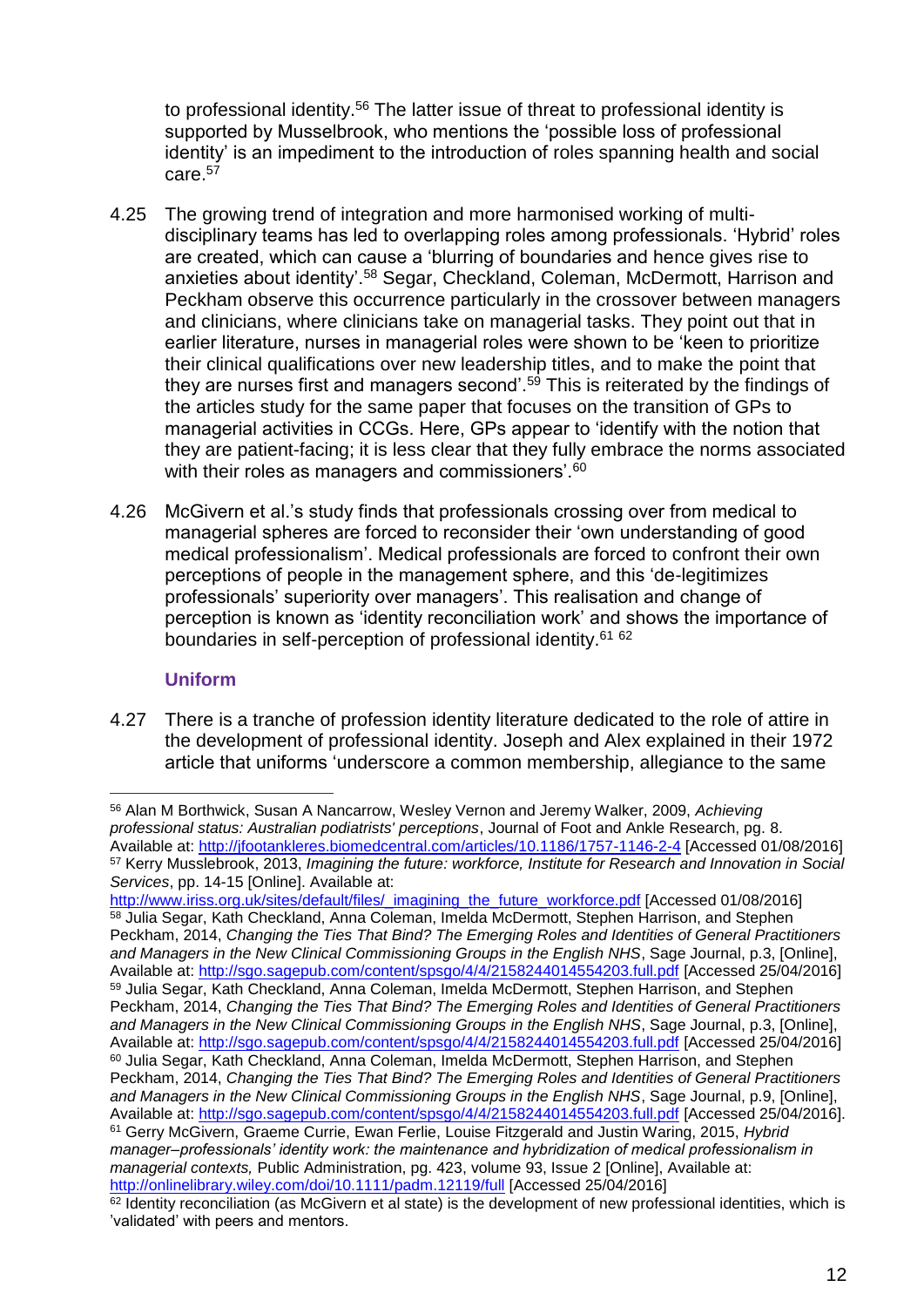set of rules, and the probability of same life experiences'; to a non-uniform wearing outsider, the uniform stresses difference and separation and acts as a flag to signify that he or she is not part of the uniformed group.<sup>63</sup> In a more recent publication, the Royal College of Nursing states that uniforms give nurses 'a recognisable identity that helps to promote public trust and confidence'.<sup>64</sup> As evidenced in the Health and Care Professions Council (HCPC) review, uniforms can not only give an air of professionalism to employees, for example by differentiating the personal and the professional, but also give a sense of identity and represent the profession.<sup>65</sup>

- 4.28 Timmons and East explored the effects of uniforms on identity from another angle: the withdrawal of individual uniforms to make an organisation's employees look the same or more similar. Timmons and East sought to build on the thesis of Raefeli and Pratt, who believed 'moving to a more homogenous, corporate uniform' would 'diminish occupational boundaries' and 'professional tribalism' to build more 'corporate identity'.<sup>66</sup> In an NHS Trust with new corporate uniforms, physiotherapists and occupational therapists (OT) believed the new uniforms to be an attack on professional identity. One respondent who had only recently qualified as an OT said, "I was looking forward to wearing the green trousers and the white top – it actually represented occupational therapy". Timmons and East weave together evidence to show that physiotherapists and OT's often feel strong association with membership of their professions, represented by their national uniforms, and weaker association with their local employer.<sup>67</sup> The article's authors surmise that standardising uniforms mean that professionals interpreted the changes as an 'assault on professional boundaries, and thus on the status and jurisdiction of the professions themselves'. 68,69
- 4.29 A change of uniform also caused a loss of identity in nurses, as posited by Shaw and Timmons' study. Some participants believed that greater smartness in the past had contributed to a stronger identity. Other participants went further and suggested that more traditional attire should be re-introduced: "I'd have it all, the white dress the white hat and the cross. I want the badge and cape". Participants highlighted the importance of 'feeling professional' because they felt that uniform contributed to good self-image. One participant commented how her 'poorly fitted and generic' uniform made her feel like a "cleaner" and not "very professional". <sup>70</sup>

 $\overline{a}$ 

<sup>65</sup> Health and Care Professions Council, *Professionalism in healthcare professionals*, p.18, <u>http://www.hpc-</u> [uk.org/assets/documents/10003771Professionalisminhealthcareprofessionals.pdf](http://www.hpc-uk.org/assets/documents/10003771Professionalisminhealthcareprofessionals.pdf)

<sup>63</sup> Nathan Joseph and Nicholas Alex, 1972, *The Uniform: A Sociological Perspective*, American Journal of Sociology, p.726. Available at:<http://www.jstor.org/stable/2776756> [Accessed 01/08/2016] <sup>64</sup> Royal College of Nursing, *Guidance on uniform and work wear*, p.1 [Online], Available at: [https://www2.rcn.org.uk/\\_\\_data/assets/pdf\\_file/0010/78652/002724.pdf](https://www2.rcn.org.uk/__data/assets/pdf_file/0010/78652/002724.pdf) [Accessed 01/08/2016]

<sup>66</sup> Stephen Timmons and Linda East, *Uniforms, status and professional boundaries in hospital*, Sociology of Health and Illness, p.1039, <http://onlinelibrary.wiley.com/doi/10.1111/j.1467-9566.2011.01357.x/pdf>

<sup>67</sup> Stephen Timmons and Linda East, *Uniforms, status and professional boundaries in hospital*, Sociology of Health and Illness, pp. 1041-2, <http://onlinelibrary.wiley.com/doi/10.1111/j.1467-9566.2011.01357.x/pdf> [Accessed 01/08/2016]

<sup>68</sup> Stephen Timmons and Linda East, *Uniforms, status and professional boundaries in hospital*, Sociology of Health and Illness, p. 1045, [http://onlinelibrary.wiley.com/doi/10.1111/j.1467-9566.2011.01357.x/pdf,](http://onlinelibrary.wiley.com/doi/10.1111/j.1467-9566.2011.01357.x/pdf). [Accessed 01/08/2016]

<sup>69</sup> Standardisation of uniforms has also been labelled 'McDonaldisation'. The term was coined by George Ritzer.

<sup>70</sup> Kate Shaw and Stephen Timmons, 2010, *Exploring how nursing uniforms influence self image and professional identity*, *Nursing Times* [Online]. Available at: [http://www.nursingtimes.net/roles/nurse](http://www.nursingtimes.net/roles/nurse-educators/exploring-how-nursing-uniforms-influence-self-image-and-professional-identity/5012623.article)[educators/exploring-how-nursing-uniforms-influence-self-image-and-professional-identity/5012623.article](http://www.nursingtimes.net/roles/nurse-educators/exploring-how-nursing-uniforms-influence-self-image-and-professional-identity/5012623.article) [Date Accessed 15/08/2016]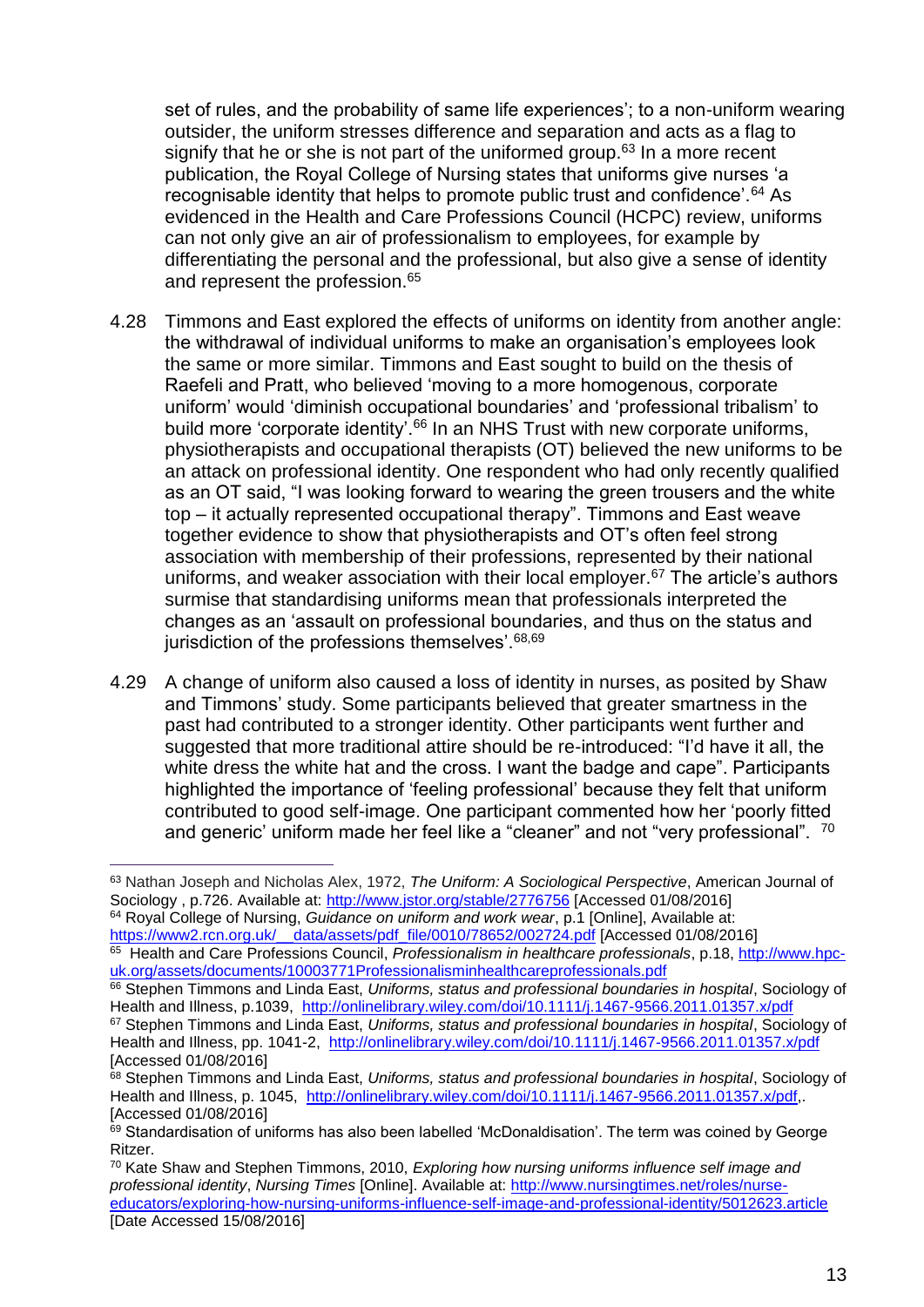4.30 As seen mentioned earlier, boundaries are a contentious and prominent issue in contemporary healthcare identity. The overlapping of medical and managerial identities can affect uniform. Segar et al. recount how when presented with the choice of identities, Lord Darzi used a uniform to clarify his identity. The surgeon completed a review of the NHS in England in 2008. Although the task was 'managerial', Darzi opted to depict himself as a clinician in his surgical clothes in a photograph on the final report.<sup>71</sup> Darzi thus used a uniform to reinforce a professional identity blurred by overlapping roles.

# **5. Where does regulation fit into identity?**

# **Uniquely tailored regulators**

- 5.1 According to Baldwin, some onlookers have suggested that if a regulator does not hold the same title as those regulated, there can be adverse effects. This comment is made in relation to health visitors, for whom regulation was passed from United Kingdom Central Council for Nursing, Midwifery and Health Visiting (UKCC) to the Nursing and Midwifery Council (NMC) in 2002. Health visitors were re-named 'specialist community public health nurses' and moved away from 'unique registration'. With little acknowledgement of the extra qualification attained by a health visitor or of the difference in purpose between health visitors and other roles it shares the NMC banner with, the transference of regulator was viewed by some as 'diminishing the significance of health visiting as a profession'.<sup>72</sup>
- 5.2 Relatedly, the Nuffield Trust found that physician associates (who are not regulated), who supported statutory regulation, wanted to be regulated by the GMC. A physician associate course director summed it up: "PAs (physician associates) practise medicine. We don't practise nursing, we don't practise physio, we don't practise occupational health. PAs practise medicine, within the scope of practice of our supervising doctors".<sup>73</sup> Similarly, McGivern et al.'s study found that some osteopaths believed that due to the 'distinctive' nature of osteopathic care, osteopaths should be regulated by an osteopathic rather than a 'generic regulator'.<sup>74</sup>
- 5.3 Prior to 2001 in the UK and 2005 in the Republic of Ireland, social workers were not subject to statutory regulatory regimes.<sup>75</sup> In 2010 the Chief Executive of the profession-specific regulator, the General Social Care Council (GSCC), responded to plans to disband the GSCC, warning that the multi-profession regulator Health

[http://www.nuffieldtrust.org.uk/sites/files/nuffield/reshaping\\_the\\_workforce\\_case\\_studies\\_appendix\\_web.pd](http://www.nuffieldtrust.org.uk/sites/files/nuffield/reshaping_the_workforce_case_studies_appendix_web.pdf) [f](http://www.nuffieldtrust.org.uk/sites/files/nuffield/reshaping_the_workforce_case_studies_appendix_web.pdf) [Accessed 01/08/2016]

[effective-regulation-final-report/](http://www.osteopathy.org.uk/news-and-resources/document-library/research-and-surveys/dynamics-of-effective-regulation-final-report/) [Accessed 01/08/2016]

 $\overline{a}$ <sup>71</sup> Julia Segar, Kath Checkland, Anna Coleman, Imelda McDermott, Stephen Harrison, Stephen Peckham, 2014, *Changing the Ties That Bind? The Emerging Roles and Identities of General Practitioners and Managers in the New Clinical Commissioning Groups in the English NHS*, Sage Journal, Pg. 3. Available at:<http://sgo.sagepub.com/content/4/4/2158244014554203> [Accessed 01/08/2016]

<sup>72</sup> Sharin Baldwin, 2012, *Exploring the professional identity of health visitors*, Nursing Times Vol 108 No.25, p.13.

<sup>73</sup> Candace Imison, Sophie Castle-Clarke and Robert Watson, 2016, *Reshaping the workforce to deliver the care patients need: case studies appendix*, pg. 38. Available at:

 $\frac{74}{14}$  Gerry McGivern, Michael Fischer, Tomas Palaima, Zoey Spendlove, Dr Oliver Thomson and Professor Justin Waring, 2015, *Exploring and explaining the dynamics of osteopathic regulation, professionalism, and compliance with standards in practice*, General Osteopathic Council, p.4. Available at: [http://www.osteopathy.org.uk/news-and-resources/document-library/research-and-surveys/dynamics-of-](http://www.osteopathy.org.uk/news-and-resources/document-library/research-and-surveys/dynamics-of-effective-regulation-final-report/)

<sup>75</sup> Social care assistants are not statutory regulated.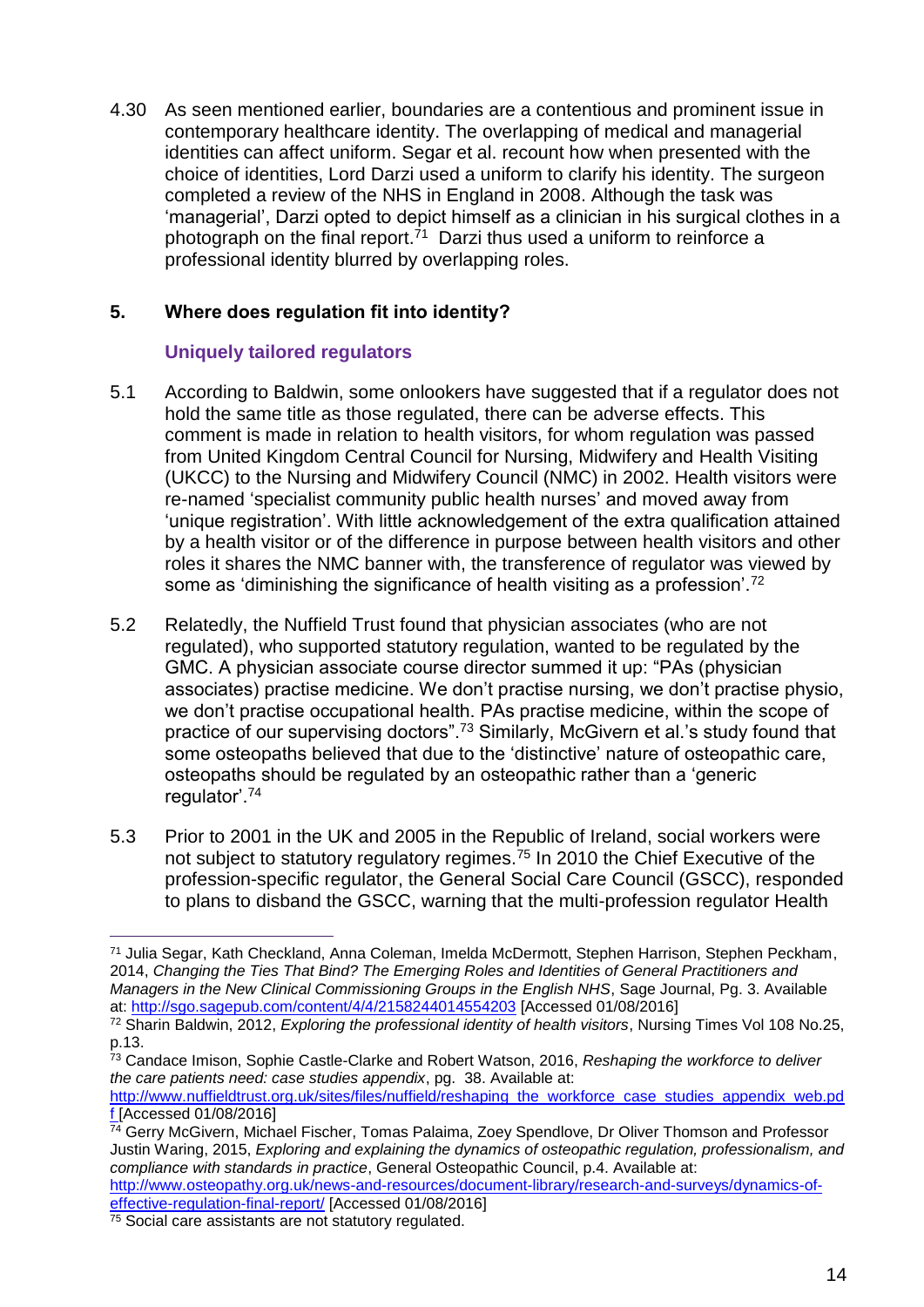Professions Council (HPC) should alter its name. Indeed, the HCP subsequently changed its name to the Health *and Care* Professions Council. She added that it needed to ensure its standards reflected social work and used the right language so that social work did not lose its identity as a distinct profession.<sup>76</sup>

5.4 One academic commentator believes a dedicated regulator can give an 'opportunity to focus' on a 'profession, its education and practice and contribute to the debates and changes that are necessary for [it] to grow in confidence and standing'. These comments were made by Brid Featherstone in relation to proposals to move the regulation of social workers from a multi-profession regulator, HCPC, to an individual regulator orientated towards social work.<sup>77</sup>

### **Reputation enhancement by regulation**

- 5.5 In a recent Nuffield Trust report there was discussion about the use of holistic practitioners operating as assistant practitioners to alleviate workforce problems, and the role of regulation. Existing assistant practitioners interviewed by the Nuffield Trust supported the idea of statutory regulation as they felt it 'would improve their confidence as well as external perceptions of the role.<sup>78</sup> Similarly, in response to Health Education England's consultation on the introduction of nursing associates, some respondents believed regulation would give 'professional credibility' to nursing associates.<sup>79</sup>
- 5.6 Mike Wardle, the former Chief Executive of the GSCC, claimed that regulation allowed social workers to take 'their place as equals amongst other professions they engage with', thus contributing to 'building a strong professional identity for social workers'.<sup>80</sup> Finnerty's study of final-year Irish social care degree students took place as a social care regulator was being set up. There was a 'mixed picture' on how much regulation was being discussed by students. This is interesting as this literature review found that educational environments were a major catalyst for professional identity development. One respondent focused on the remoteness of regulators from his studies: "any time it has come up, it's kind of like a distant thing. It does seem to have a lot of problems getting up and running, that's the only thing we've ever heard about it". Another student said: "it wouldn't be

<sup>79</sup> Health Education England, 2016, *Building Capacity to Care and Capability to Treat*

<sup>76</sup> Community Care, 2010, *GSCC chief aims for strong legacy after reform plan dashed* available at: <http://www.communitycare.co.uk/2010/08/31/gscc-chief-aims-for-strong-legacy-after-reform-plan-dashed/> [Accessed 03/05/2016]

<sup>77</sup> Brid Featherstone, 2016, ''Social workers might not miss the HCPC. But we'll miss its independence', Community Care. Available at: [http://www.communitycare.co.uk/2016/06/13/social-workers-might-miss](http://www.communitycare.co.uk/2016/06/13/social-workers-might-miss-hcpc-well-miss-independence/)[hcpc-well-miss-independence/](http://www.communitycare.co.uk/2016/06/13/social-workers-might-miss-hcpc-well-miss-independence/) [Accessed 01/08/2016]

<sup>78</sup> Candace Imison, Sophie Castle-Clarke and Robert Watson, 2016, *Reshaping the workforce to deliver the care patients need: case studies appendix*, p.13. Available at:

[http://www.nuffieldtrust.org.uk/sites/files/nuffield/reshaping\\_the\\_workforce\\_case\\_studies\\_appendix\\_web.pd](http://www.nuffieldtrust.org.uk/sites/files/nuffield/reshaping_the_workforce_case_studies_appendix_web.pdf) [f](http://www.nuffieldtrust.org.uk/sites/files/nuffield/reshaping_the_workforce_case_studies_appendix_web.pdf) [Accessed 01/08/2016]

*A new team member for Health and Social Care in England*, p.40. Available at:

[https://hee.nhs.uk/sites/default/files/documents/Response%20to%20Nursing%20Associate%20consultation](https://hee.nhs.uk/sites/default/files/documents/Response%20to%20Nursing%20Associate%20consultation%2026%20May%202016.pdf) [%2026%20May%202016.pdf](https://hee.nhs.uk/sites/default/files/documents/Response%20to%20Nursing%20Associate%20consultation%2026%20May%202016.pdf) [Accessed 01/08/2016]

<sup>80</sup> Community Care, *Three-year anniversary of protection of title for social workers*, available at: <http://www.communitycare.co.uk/2008/04/01/three-year-anniversary-of-protection-of-title-for-social-workers/> [Accessed 03/05/2016]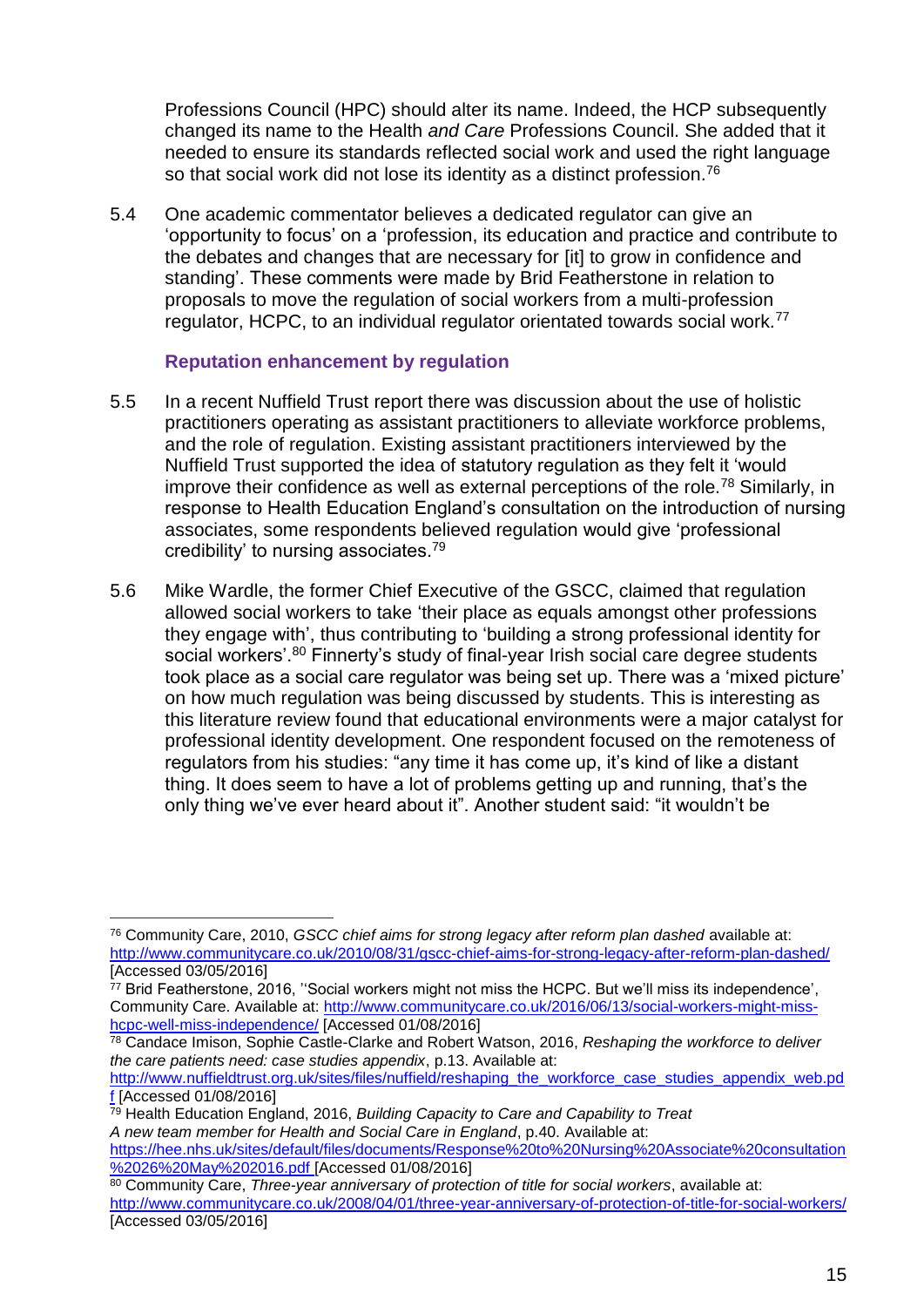something that would be discussed within the group. We are more interested right now in passing our assignments". <sup>81</sup>

5.7 In *Rethinking Regulation*, the Professional Standards Authority reflected on the out-of-date attitude towards regulation as 'a badge of professional status and something to be achieved'. It argued instead that the decision about whether a profession should be regulated should be determined by the nature of risk and not the aspirations of professionals. $82$ 

#### **Registration and standards**

- 5.8 Registration can professionalise how registrants view their identity. In Wiles' study of social workers, one of her study participants explained: "I think [registration] helps people to feel more professional. And when we feel more professional we act in a more professional way. I think it does build confidence...".<sup>83</sup> Meanwhile, some respondents to an HCPC study claimed that the 'statutory achievement of professional registration' was an identity forming experience.<sup>84</sup> Finnerty finds support from social work respondents for registration as other professions have it. One respondent commented: "for most professions you certainly have to keep within the code of practice. I know that you have a code of practice and you don't step outside that". One of the respondents thought it critical though that newlyregistered professionals should not assume a "high and mighty" demeanour or exhibit thoughts such as "I'm a professional and I'm not doing this and I'm not doing that" as a result of being regulated.<sup>85</sup>
- 5.9 Willetts sees that regulation and the ensuing 'code of practice, code of conduct and competency based framework' helped 'validate' nursing as a profession in Australia.<sup>86</sup> She also sees the creation of the Australian Health Practitioner Regulatory Agency (AHPRA) in 2010, which oversees 14 healthcare professions, as having 'legitimised nurses' place in Australia as a recognised profession' due to its inclusion alongside the other professions.<sup>87</sup> A UK social worker interviewed by Meleyal makes a similar observation, emphasising the utility of registration in improving professional status to the wider public: "Registration gives us some

<sup>81</sup> Karen Christine Finnerty, 2012, *Professional Identity and the Irish Social Care Worker*, University of Leicester, pg. 138 [Online]. Available at:

<https://lra.le.ac.uk/bitstream/2381/10922/1/2012finnertykcdsocsci.pdf.pdf> [Accessed 01/08/2016] <sup>82</sup>Professional Standards Authority, 2015*Rethinking regulation*, ,. Available at:

[http://www.professionalstandards.org.uk/docs/default-source/publications/thought-paper/rethinking](http://www.professionalstandards.org.uk/docs/default-source/publications/thought-paper/rethinking-regulation-2015.pdf?sfvrsn=8)[regulation-2015.pdf?sfvrsn=8](http://www.professionalstandards.org.uk/docs/default-source/publications/thought-paper/rethinking-regulation-2015.pdf?sfvrsn=8) [Accessed 01/08/2016]

<sup>83</sup> Fran Wiles, 2012, *'Not easily put into a box': constructing professional identity*, p.14. Available at: <http://oro.open.ac.uk/34126/1/Wiles%202012,%20accepted%20file.pdf> [Accessed 01/08/2016]

<sup>84</sup> Health and Care Professions Council, *Professionalism in healthcare professionals*, p.37. Available at: <http://www.hpc-uk.org/assets/documents/10003771Professionalisminhealthcareprofessionals.pdf> [Accessed 01/08/2016]

<sup>85</sup> Karen Christine Finnerty, 2012, *Professional Identity and the Irish Social Care Worker*, University of Leicester, pg. 139-40 [Online]. Available at:

<https://lra.le.ac.uk/bitstream/2381/10922/1/2012finnertykcdsocsci.pdf.pdf> [Accessed 01/08/2016] <sup>86</sup> Georgina Willetts, 2013, *Constructing Nurses' Professional Identity,* PhD submission to University of Melbourne [Online], pg. 15. Available at: [https://minerva-](https://minerva-access.unimelb.edu.au/bitstream/handle/11343/39745/311192_Willetts.pdf?sequence=1)

[access.unimelb.edu.au/bitstream/handle/11343/39745/311192\\_Willetts.pdf?sequence=1](https://minerva-access.unimelb.edu.au/bitstream/handle/11343/39745/311192_Willetts.pdf?sequence=1) [Accessed 14/07/2016]

<sup>87</sup> Georgina Willetts, 2013, *Constructing Nurses' Professional Identity*, PhD submission to University of Melbourne [Online], pp. 15-16. Available at: [https://minerva-](https://minerva-access.unimelb.edu.au/bitstream/handle/11343/39745/311192_Willetts.pdf?sequence=1)

[access.unimelb.edu.au/bitstream/handle/11343/39745/311192\\_Willetts.pdf?sequence=1](https://minerva-access.unimelb.edu.au/bitstream/handle/11343/39745/311192_Willetts.pdf?sequence=1) [Accessed 14/07/2016]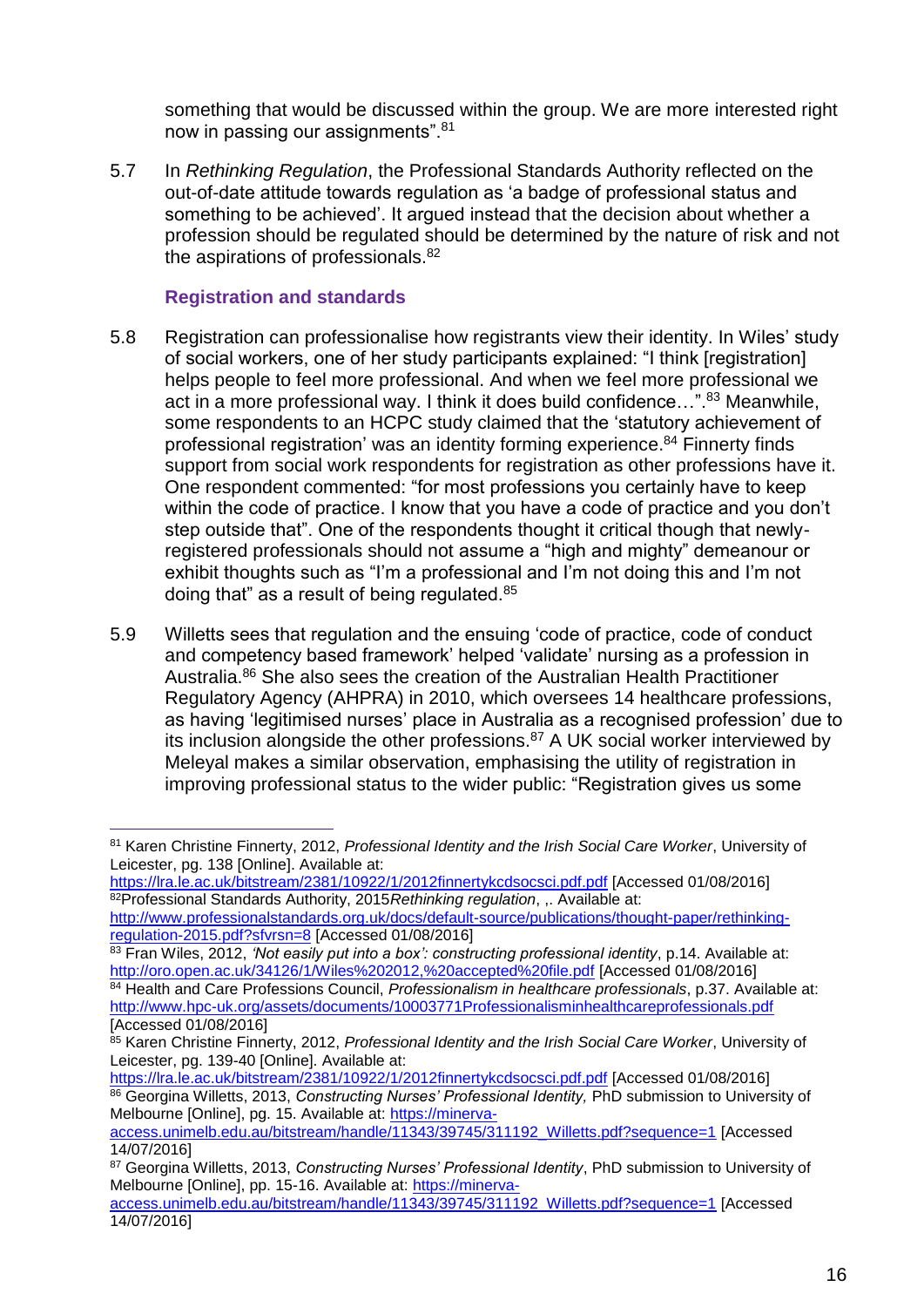authority with the public – they know that they can trust us. Our image has been bad. This allows us to show the seriousness of what we do".<sup>88</sup> However, regulation does have limits in terms of its contribution to professional identity. One social worker pointed out that the importance of personal values trumped codes of conduct and other regulatory devices: "It doesn't matter what they [codes] tell us to think, I knew what was right and wrong way before my training".<sup>89</sup>

5.10 Regulators' ability to maintain minimum standards can be a tool for maintaining identity. One osteopathic respondent to McGivern et al.'s study explained that they had complained to the GOsC because a colleague was promoting an inappropriate treatment with "no rationale" and "no evidence": "I felt angry, because it portrayed a different aspect of my profession. It is not the true aspect of the profession". The complaint to the regulator was made in a bid to preserve the 'collective professional identity' of osteopaths.<sup>90</sup>

# **Scope of practice**

- 5.11 Regulation can restrict specific areas of practice to professionals who have fulfilled regulatory requirements – particularly where regulation is based on protection of function. This means that regulation can in effect enable a profession to lay claim to a scope of practice. When new regulatory regimes are implemented, professionals overlapping into the scope of regulated practice who are not registered with the regulator may feel a weakening of professional identity as they lose their ability to practise. This scenario was explored by Gignac in Ontario, Canada where counsellors found their scope of practice lessened as a result of the creation of a psychotherapy regulator. Changes to scope of practice as a result of the creation of a regulator irked one counselling student: "I would say the 'not Knowing' [sic] leads to an inability to construct a professional identity with confidence. I am training to do *this*. I may only be allowed to do *that*, or I may not be allowed to do anything at all".<sup>91</sup>
- 5.12 On the other hand if a newly created regulator keeps the same scope of practice but alters educational requirements there can be harm to professional identity. Gignac finds this when interviewing a counsellor soon to be registered by the new regulator: "When they came up with "psychotherapist" and "mental health therapist" both having the same scope of practice but different training requirements I was really pissed off. It made me feel like the education I have

<sup>89</sup> Lel Francis Meleyal, 2011, *Reframing Conduct: A Critical Analysis Of The Statutory Requirement For Registration Of The Social Work Workforce*, University of Sussex, pg. 160. Available at: [http://sro.sussex.ac.uk/7665/1/Meleyal%2C\\_Lel\\_Francis.pdf](http://sro.sussex.ac.uk/7665/1/Meleyal%2C_Lel_Francis.pdf) [Accessed 01/08/2016]

90 Gerry McGivern, Michael Fischer, Tomas Palaima, Zoey Spendlove, Dr Oliver Thomson and Professor Justin Waring, 2015, *Exploring and explaining the dynamics of osteopathic regulation, professionalism, and compliance with standards in practice*, General Osteopathic Council, pp.124-5. Available at: [http://www.osteopathy.org.uk/news-and-resources/document-library/research-and-surveys/dynamics-of](http://www.osteopathy.org.uk/news-and-resources/document-library/research-and-surveys/dynamics-of-effective-regulation-final-report/)[effective-regulation-final-report/](http://www.osteopathy.org.uk/news-and-resources/document-library/research-and-surveys/dynamics-of-effective-regulation-final-report/) [Accessed 01/08/2016]

 $\overline{a}$ <sup>88</sup> Lel Francis Meleyal, 2011, *Reframing Conduct: A Critical Analysis Of The Statutory Requirement For Registration Of The Social Work Workforce*, University of Sussex, pg. 107. Available at: [http://sro.sussex.ac.uk/7665/1/Meleyal%2C\\_Lel\\_Francis.pdf](http://sro.sussex.ac.uk/7665/1/Meleyal%2C_Lel_Francis.pdf) [Accessed 01/08/2016]

<sup>91</sup> Kate Gignac, 2015, *Counsellors negotiating professional identity in the midst of exogenous change: a case study*, University of Ottawa, pg. 122. Available at:

[https://www.ruor.uottawa.ca/bitstream/10393/33154/1/Gignac\\_Kate\\_2015\\_thesis.pdf](https://www.ruor.uottawa.ca/bitstream/10393/33154/1/Gignac_Kate_2015_thesis.pdf) [Accessed 28/07/2016]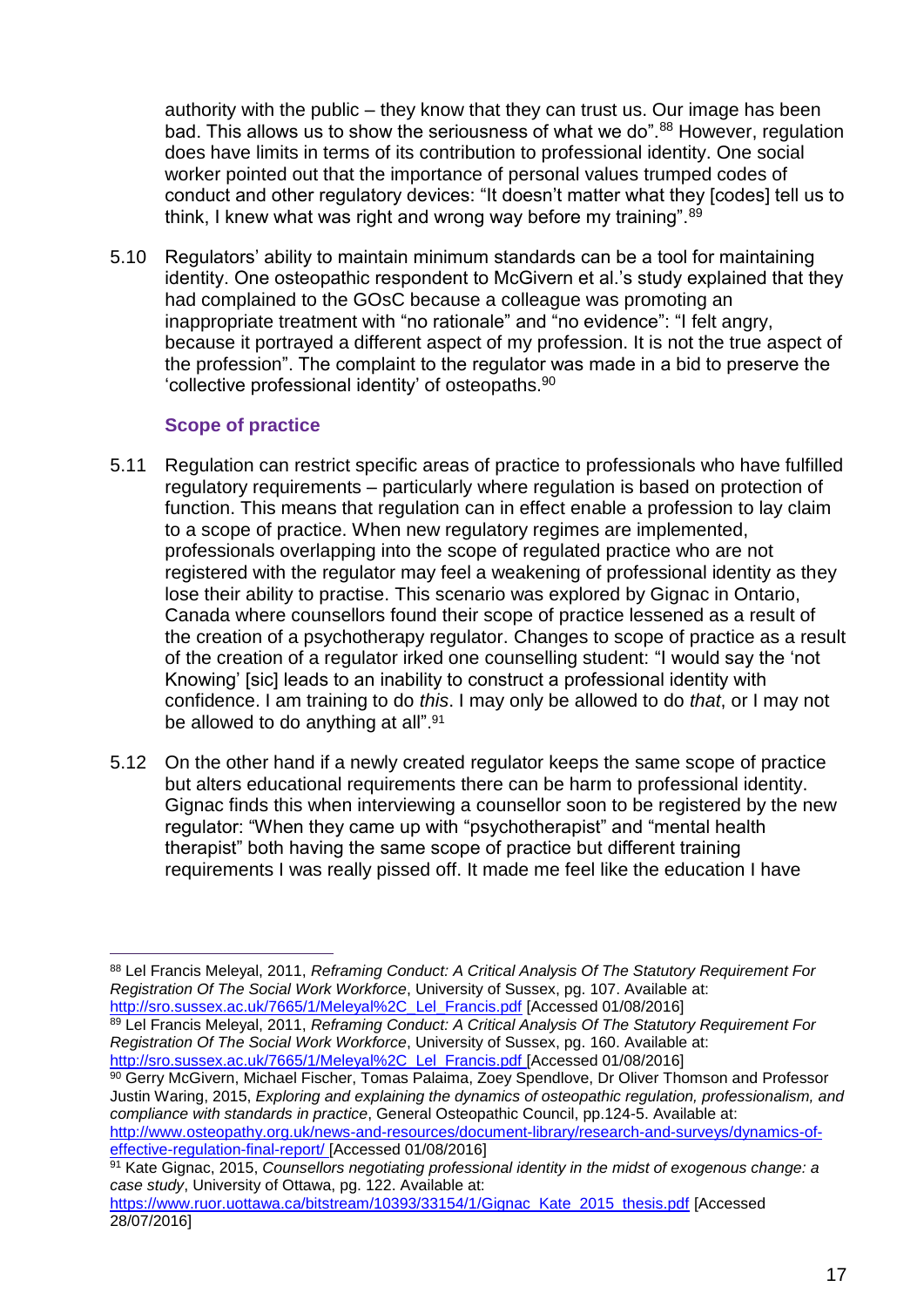(Masters) is not valued, because clearly, they don't mind diluting what it means to do our job." 92

#### **Titles**

- 5.13 UK legislation enables regulators to protect titles, and prosecute people who are not registered with the respective regulator for practising under the banner of a protected title. The protection of a title can act as a means of protecting professional identity too. In a 2010 report to the UK Prime Minister a nurse in Trafford was concerned that 'anyone can call themselves a nurse and this is wrong. We seem to have lost our identity and what makes us what we are'. The report's authors believed that the title of 'nurse' needed to be protected to mitigate confusion over identity and be restricted only to professionals registered with the NMC.<sup>93</sup>
- 5.14 Gignac observes that regulators requiring registrants, who had previously thought of themselves as counsellors, to use accepted titles, such as 'psychotherapist', can cause identity problems. The proposal caused concern for one interviewee who said, "the word counsellor has disappeared from the horizon completely [...]. I don't like the idea that it's been lost". Another was similarly unhappy about the impact on their own identity and that of their fellow counsellors, considering that "some part of their identity [had] become less important or put to the side" in order to fulfil regulatory requirements. Whilst for another interviewee it invoked resistance: "I feel like I would play the role of the psychotherapist but not become the psychotherapist… they can call me anything, it's not going to change what I do and that is where I find satisfaction and meaning". There is an opposing perspective: one interviewee viewed regulation as a good opportunity to unify psychotherapy and counselling, allowing her to 'solidify' her identity.<sup>94</sup>

### **Licence provision and the effect of sanctions and reviews**

5.15 A medical licence can be a 'key indicator' of professional identity, and some commentators even believe there is 'indivisibility' of a doctor from their licence.<sup>95</sup> Regulatory approval is not only an indicator of identity but can also be means of stripping clinicians of their identity. Clare Gerada posited that if work is central to the identity of doctors then suspension or erasure by regulators can affect a doctor's identity.<sup>96</sup> Doctors out of work due to regulatory action are prone to 'self-

 $\overline{a}$ <sup>92</sup> Kate Gignac, 2015, *Counsellors negotiating professional identity in the midst of exogenous change: a case study*, University of Ottawa, pp. 122-3. Available at:

[https://www.ruor.uottawa.ca/bitstream/10393/33154/1/Gignac\\_Kate\\_2015\\_thesis.pdf](https://www.ruor.uottawa.ca/bitstream/10393/33154/1/Gignac_Kate_2015_thesis.pdf) [Accessed 28/07/2016]

<sup>93</sup> Prime Minister's Commission on the Future of Nursing and Midwifery in England, 2010, Front line care, p.60. Available at:

[http://webarchive.nationalarchives.gov.uk/20100331110400/http://cnm.independent.gov.uk/wp](http://webarchive.nationalarchives.gov.uk/20100331110400/http:/cnm.independent.gov.uk/wp-content/uploads/2010/03/front_line_care.pdf)[content/uploads/2010/03/front\\_line\\_care.pdf](http://webarchive.nationalarchives.gov.uk/20100331110400/http:/cnm.independent.gov.uk/wp-content/uploads/2010/03/front_line_care.pdf) [Accessed 01/08/2016]

<sup>94</sup> Kate Gignac, 2015, *Counsellors negotiating professional identity in the midst of exogenous change: a case study*, University of Ottawa, pp. 99-100. Available at:

[https://www.ruor.uottawa.ca/bitstream/10393/33154/1/Gignac\\_Kate\\_2015\\_thesis.pdf](https://www.ruor.uottawa.ca/bitstream/10393/33154/1/Gignac_Kate_2015_thesis.pdf) [Accessed 01/08/2016]

<sup>95</sup> Julian Archer, Samantha Regan De Bere, Suzanne Nunn, Jonathan Clark, Oonagh Corrigan, 2012, *Revalidation: in policy*, Royal College of Psychiatrists, pg. 35. Available at:

<http://www.rcpsych.ac.uk/pdf/REVAL2013%2012%20Revalidation%20in%20Policy.pdf> [Accessed 01/08/2016]

<sup>96</sup> British Medical Journal, *Work is central to doctors' identity, and those unable to work need support* [Online], Available at: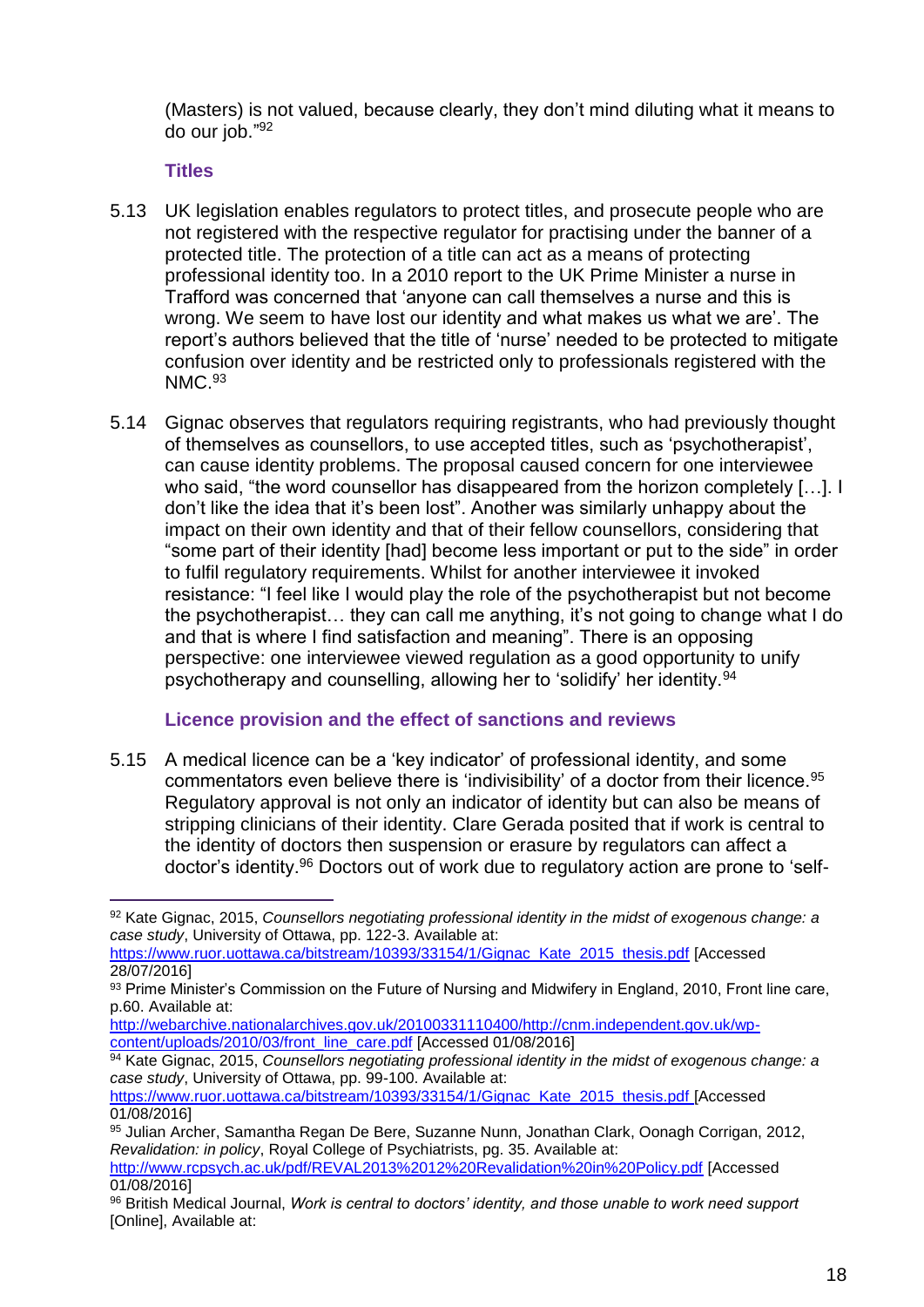stigmatisation' and many medical royal colleges (who offer specific clinical field membership to doctors) 'automatically revoke membership for doctors suspended by the GMC for three months or more'.<sup>97</sup>

- 5.16 Other commentators have opined that the regulatory process of deciding upon sanction can act as a 'menace to professional identity' due to its gruelling nature.<sup>98</sup> McGivern et al. support this in their interviews with doctors: some describe reviews as "hell" and "very distressing", leading some to declare that reviews of performance can be 'fundamentally challenging their core identities'.99,100 The stressful effects of regulation and effect on professional identity is echoed in a study of Irish hospital doctors by Hayes et al. There, the study authors ranked the following 'stressor' as the sixth highest (of 10) for doctors: 'the threat of complaints (and/or litigation) is a backdrop to daily practice exacerbated by the Medical Council's hostility to the profession'. Using this data, Hayes et al group the media, employer and the regulator together as making doctors 'feel undervalued and … a threat to their professional identity'. One participant commented that "people feel they could be reported (to the regulator) for anything".<sup>101</sup>
- 5.17 Conversely, the ability to put professionals out of work can be perceived as an asset to professional identity. One social work student revealed to Finnerty that "the fear of not doing the job right or being struck off the register" helps people become "more aware of the job expected of them". Whilst another respondent shared similar sentiments saying it would "keep everybody on their toes" and that in any profession "there needs to be some sort of board, some sort of procedure that keeps an eye on everything". Finnerty analyses both of these responses as evidence of respondents 'understanding the linkage between regulation, professional identity and what it means to be a professional in practice'.<sup>102</sup>
- 5.18 Sanctions and other accountability procedures risk endangering professional identity if regulators focus solely on failures. Rosen and Dewar write that if regulators focus on 'extreme cases' it may 'encourage the misguided belief that professional identity should be based on the task of eliminating any possibility of bad practice'. Rosen and Dewar propose regulation should build trust in the

[http://careers.bmj.com/careers/advice/Work\\_is\\_central\\_to\\_doctors%E2%80%99\\_identity,\\_and\\_those\\_unab](http://careers.bmj.com/careers/advice/Work_is_central_to_doctors%E2%80%99_identity,_and_those_unable_to_work_need_support#ref1) [le\\_to\\_work\\_need\\_support#ref1](http://careers.bmj.com/careers/advice/Work_is_central_to_doctors%E2%80%99_identity,_and_those_unable_to_work_need_support#ref1) [Accessed 25/04/2016]

<sup>97</sup> British Medical Journal, *Work is central to doctors' identity, and those unable to work need support* [Online], Available at:

[http://careers.bmj.com/careers/advice/Work\\_is\\_central\\_to\\_doctors%E2%80%99\\_identity,\\_and\\_those\\_unab](http://careers.bmj.com/careers/advice/Work_is_central_to_doctors%E2%80%99_identity,_and_those_unable_to_work_need_support#ref1) [le\\_to\\_work\\_need\\_support#ref1](http://careers.bmj.com/careers/advice/Work_is_central_to_doctors%E2%80%99_identity,_and_those_unable_to_work_need_support#ref1) [Accessed 25/04/2016]

<sup>98</sup> Civitas, *Through the Looking Glass and What the Doctor Found There Medical regulation: on the critical list*, Civitas pg. 3 [Online], Available at:

<http://www.civitas.org.uk/content/files/medicalregulationonthecriticallist.pdf> [Accessed 25/04/2016] <sup>99</sup> Gerry McGivern, Dr Michael Fischer, Prof Ewan and Ferlie Dr Mark Exworthy, 2009, *Statutory Regulation and the Future of Professional Practice in Psychotherapy & Counselling: Evidence from the field*, King's College London, pg. 2 [Online], Available at:

<https://www.kcl.ac.uk/sspp/departments/management/news/StatutoryRegulation1.pdf> [Accessed 13/07/2016]

<sup>&</sup>lt;sup>100</sup> A review is an investigation conducted into a professional's actions after a complaint or concern. <sup>101</sup> Blanaid Hayes, Deirdre Fitzgerald, Sally Doherty, Gillian Walsh, 2015, *Quality care, public perception and quick-fix service management: a Delphi study on stressors of hospital doctors in Ireland*, British Medical Journal, pp 4-7 [Online]. Available at:<http://bmjopen.bmj.com/content/5/12/e009564.full.pdf+html> [01/08/2016]

<sup>102</sup> Karen Christine Finnerty, 2012, *Professional Identity and the Irish Social Care Worker*, University of Leicester, pg. 138-9 [Online]. Available at:

<https://lra.le.ac.uk/bitstream/2381/10922/1/2012finnertykcdsocsci.pdf.pdf> [Accessed 01/08/2016]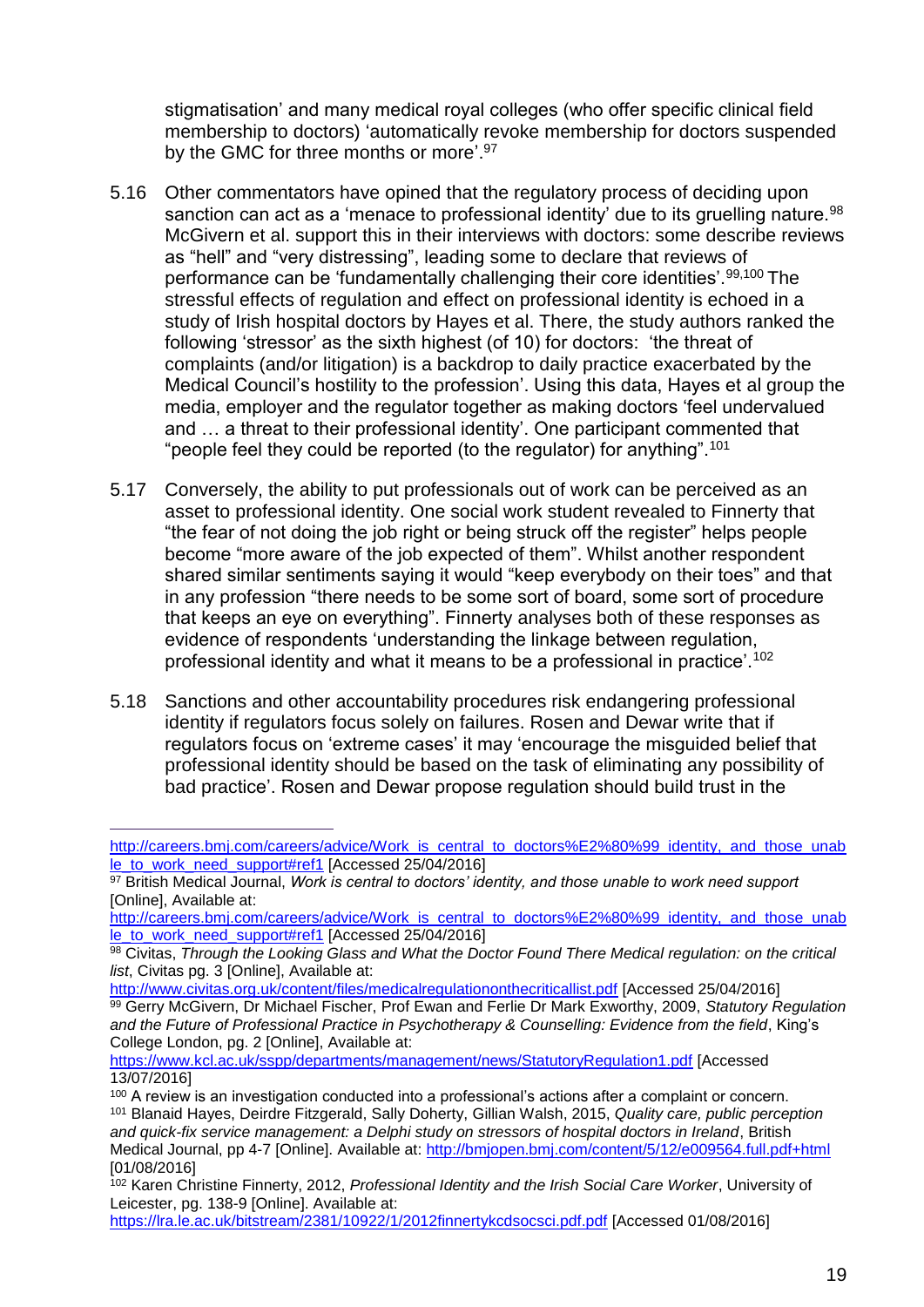professionalism of workers, which then works with the resulting professionalism to initiate an 'ethos of quality review and improvement'.<sup>103</sup>

### **6. Conclusion**

- 6.1 This review indicates a strong professional identity can increase a health and social care professional's valuation of their role with potential benefits both to themselves and to patients. This review has also learned that professional identity is shaped by a range of factors, from professional bodies to the symbolism of uniforms. Across different professions, the constituent parts of identity vary. For example, caring values arguably have greater prominence for nursing and midwifery identity than for pharmacists, who might place greater emphasis on the 'scientist' portion. However, identity matters can be complicated further by other factors such as technology. Technology can enhance identity, as nurses take on the role of data custodians or change the nature of patient encounters or the environment in which professionals operate in. The latter example visible in pharmacy, where there is a divide in identity between hospital and community pharmacists.
- 6.2 Professional identity is fluid and dependent on individuals' own subjective interpretations as they attempt to reconcile their role as part of a professional group in their own individual ways. As the HCPC notes in its research, professional identity can be formed by 'interaction between the individual and experiences'.<sup>104</sup> The nature of professional identity being very determined by individual interpretation is a strand running through the literature review's findings, such as professionals' rapport with patients or how a professional views their personal values flowing into their role. This strong individual bent makes it more difficult for research to aggregate opinions and make judgments on professional identity spanning whole professions.
- 6.3 The review also found that as health and social care environments move to greater integration and shared responsibilities, defining professional identity will become more difficult for practitioners, as boundaries become more permeable and roles are less clear-cut. Potential defences to threats to professional identity could possibly be an enhanced use of professional bodies, media projections of professionals and uniforms.
- 6.4 A major focus of this review has been to capture how commentators have viewed the role of regulation in the development and maintenance of professional identity. The literature exploring this subject is sparse, but the information identified for this review suggests that there may be some, possibly minimal, role played by regulation in professional identity. Regulation has been viewed by some commentators as a means of providing credibility to a profession, as monoprofessional regulators can be viewed as entrenching the distinctiveness of a profession. Regulation can also be perceived to affect professional identity

[https://www.southampton.ac.uk/assets/imported/transforms/content-](https://www.southampton.ac.uk/assets/imported/transforms/content-block/UsefulDownloads_Download/1EEDCDFAA50B4B8F9C2DFF15E88FC036/Redefining%20Medical%20Professionalism%20for%20better%20patient%20care.pdf)

[block/UsefulDownloads\\_Download/1EEDCDFAA50B4B8F9C2DFF15E88FC036/Redefining%20Medical%2](https://www.southampton.ac.uk/assets/imported/transforms/content-block/UsefulDownloads_Download/1EEDCDFAA50B4B8F9C2DFF15E88FC036/Redefining%20Medical%20Professionalism%20for%20better%20patient%20care.pdf) [0Professionalism%20for%20better%20patient%20care.pdf](https://www.southampton.ac.uk/assets/imported/transforms/content-block/UsefulDownloads_Download/1EEDCDFAA50B4B8F9C2DFF15E88FC036/Redefining%20Medical%20Professionalism%20for%20better%20patient%20care.pdf) [Accessed 01/08/2016]

 $\overline{a}$ <sup>103</sup> Rebecca Rosen and Steve Dewar, 2004, *On being a doctor: Redefining medical professionalism for better patient care*. King's Fund, p.29 [Online]. Available at:

<sup>104</sup> Health and Care Professions Council, *Professionalism in healthcare professionals*, p.37. Available at: <http://www.hpc-uk.org/assets/documents/10003771Professionalisminhealthcareprofessionals.pdf> [Accessed 01/08/2016]